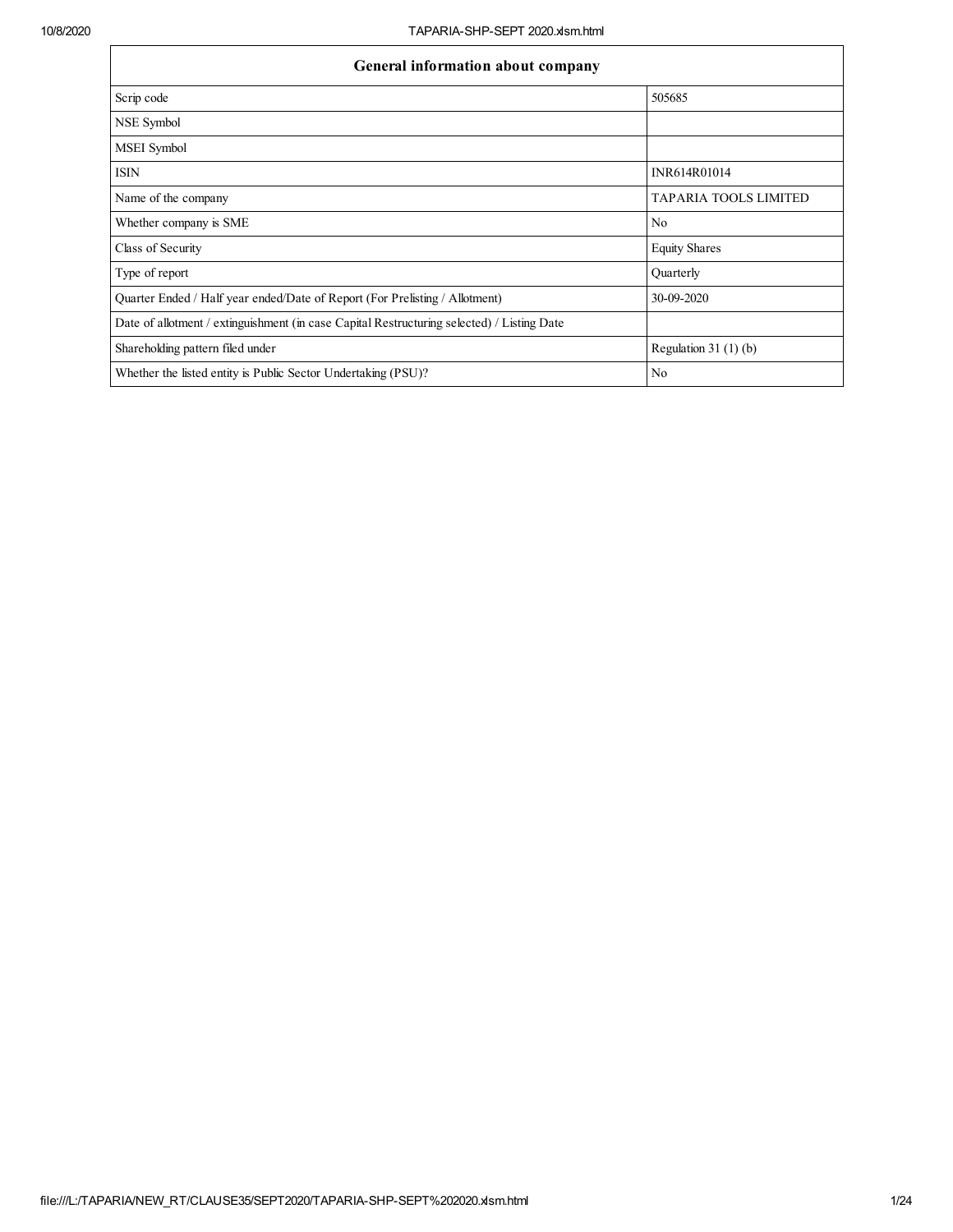|                       | <b>Declaration</b>                                                                        |                |                                |                       |                             |  |  |  |  |  |  |  |
|-----------------------|-------------------------------------------------------------------------------------------|----------------|--------------------------------|-----------------------|-----------------------------|--|--|--|--|--|--|--|
| Sr.<br>N <sub>0</sub> | Particular                                                                                | Yes/No         | Promoter and<br>Promoter Group | Public<br>shareholder | Non Promoter-<br>Non Public |  |  |  |  |  |  |  |
| 1                     | Whether the Listed Entity has issued any partly paid up shares?                           | No.            | N <sub>0</sub>                 | N <sub>0</sub>        | N <sub>0</sub>              |  |  |  |  |  |  |  |
| $\overline{2}$        | Whether the Listed Entity has issued any Convertible Securities?                          | N <sub>0</sub> | N <sub>0</sub>                 | No                    | No                          |  |  |  |  |  |  |  |
| 3                     | Whether the Listed Entity has issued any Warrants?                                        | N <sub>0</sub> | N <sub>0</sub>                 | No                    | No                          |  |  |  |  |  |  |  |
| $\overline{4}$        | Whether the Listed Entity has any shares against which<br>depository receipts are issued? | No.            | N <sub>0</sub>                 | N <sub>0</sub>        | N <sub>0</sub>              |  |  |  |  |  |  |  |
| 5                     | Whether the Listed Entity has any shares in locked-in?                                    | N <sub>0</sub> | No                             | N <sub>0</sub>        | N <sub>0</sub>              |  |  |  |  |  |  |  |
| 6                     | Whether any shares held by promoters are pledge or otherwise<br>encumbered?               | N <sub>0</sub> | N <sub>0</sub>                 |                       |                             |  |  |  |  |  |  |  |
|                       | Whether company has equity shares with differential voting<br>rights?                     | N <sub>0</sub> | N <sub>0</sub>                 | N <sub>0</sub>        | N <sub>0</sub>              |  |  |  |  |  |  |  |
| 8                     | Whether the listed entity has any significant beneficial owner?                           | N <sub>0</sub> |                                |                       |                             |  |  |  |  |  |  |  |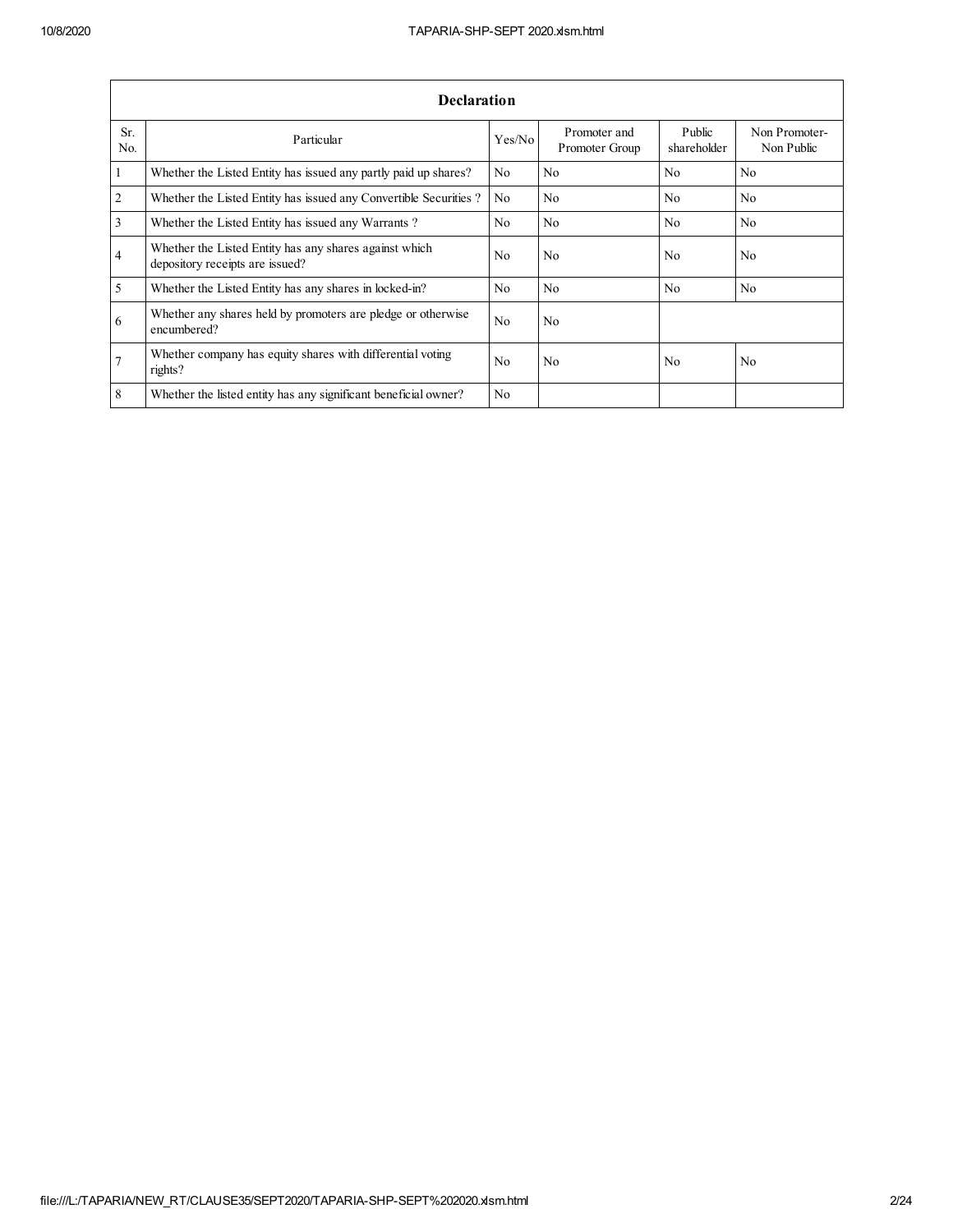|                 | Table 1 - Summary Statement holding of specified securities |                                  |                                   |                    |                          |                                    |                                                                                                                      |                                                                  |               |         |                       |  |  |
|-----------------|-------------------------------------------------------------|----------------------------------|-----------------------------------|--------------------|--------------------------|------------------------------------|----------------------------------------------------------------------------------------------------------------------|------------------------------------------------------------------|---------------|---------|-----------------------|--|--|
|                 | Category                                                    |                                  | No. of                            | No. Of<br>Partly   | No. Of<br>shares         | Total nos.                         | Shareholding as a %<br>of total no. of<br>shares (calculated<br>as per SCRR, 1957)<br>(VIII) As a % of<br>$(A+B+C2)$ | Number of Voting Rights held in<br>each class of securities (IX) |               |         |                       |  |  |
| Category<br>(I) | of<br>shareholder                                           | Nos. Of<br>shareholders<br>(III) | fully paid<br>up equity<br>shares | paid-up<br>equity  | underlying<br>Depository | shares<br>held (VII)<br>$= (IV) +$ |                                                                                                                      | No of Voting (XIV)<br>Rights                                     |               |         | Total as              |  |  |
|                 | (II)                                                        |                                  | held (IV)                         | shares<br>held (V) | Receipts<br>(VI)         | $(V)$ + $(VI)$                     |                                                                                                                      | Class<br>eg: $X$                                                 | Class<br>eg:y | Total   | $a\%$ of<br>$(A+B+C)$ |  |  |
| (A)             | Promoter<br>&<br>Promoter<br>Group                          | 20                               | 2116517                           |                    |                          | 2116517                            | 69.72                                                                                                                | 2116517                                                          |               | 2116517 | 69.72                 |  |  |
| (B)             | Public                                                      | 248                              | 919233                            |                    |                          | 919233                             | 30.28                                                                                                                | 919233                                                           |               | 919233  | 30.28                 |  |  |
| (C)             | Non<br>Promoter-<br>Non Public                              |                                  |                                   |                    |                          |                                    |                                                                                                                      |                                                                  |               |         |                       |  |  |
| (C1)            | <b>Shares</b><br>underlying<br><b>DRs</b>                   |                                  |                                   |                    |                          |                                    |                                                                                                                      |                                                                  |               |         |                       |  |  |
| (C2)            | Shares held<br>by<br>Employee<br>Trusts                     |                                  |                                   |                    |                          |                                    |                                                                                                                      |                                                                  |               |         |                       |  |  |
|                 | Total                                                       | 268                              | 3035750                           |                    |                          | 3035750                            | 100                                                                                                                  | 3035750                                                          |               | 3035750 | 100                   |  |  |

| Table I - Summary Statement holding of specified securities |  |  |  |
|-------------------------------------------------------------|--|--|--|
|                                                             |  |  |  |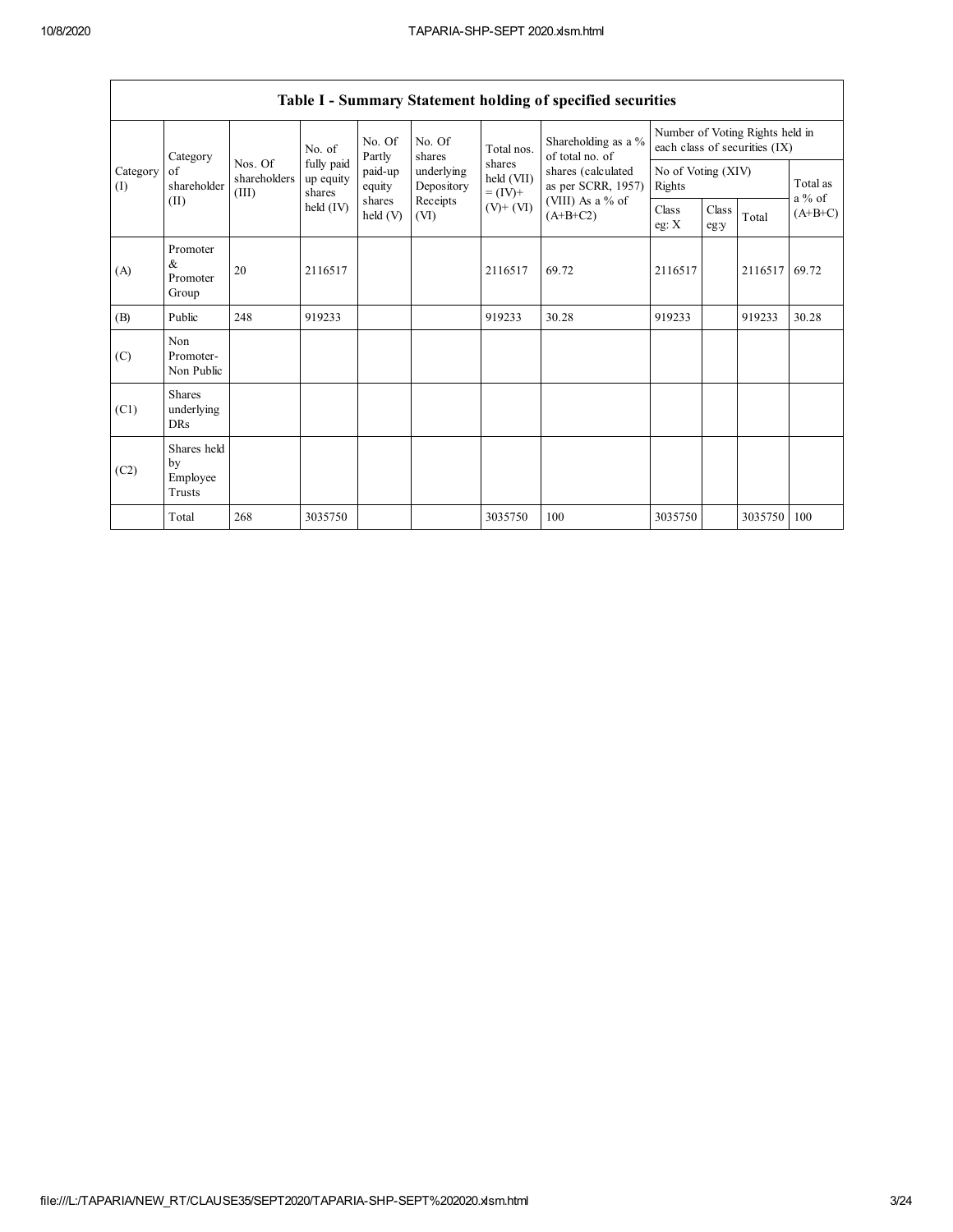$\sqrt{ }$ 

|                 |                                                |                                                                                                     |                                       |                                                           | Table I - Summary Statement holding of specified securities                                  |                                        |                                                          |                                                                               |                                                         |                                       |
|-----------------|------------------------------------------------|-----------------------------------------------------------------------------------------------------|---------------------------------------|-----------------------------------------------------------|----------------------------------------------------------------------------------------------|----------------------------------------|----------------------------------------------------------|-------------------------------------------------------------------------------|---------------------------------------------------------|---------------------------------------|
| Category<br>(1) | Category<br>of<br>shareholder<br>(II)          | No. Of<br><b>Shares</b><br>Underlying<br>Outstanding<br>convertible<br>securities<br>$(X_i)$<br>(X) | No. of<br><b>Shares</b><br>Underlying | No. Of Shares<br>Underlying<br>Outstanding<br>convertible | Shareholding, as a %<br>assuming full conversion<br>of convertible securities (              | Number of<br>Locked in<br>shares (XII) |                                                          | Number of<br><b>Shares</b><br>pledged or<br>otherwise<br>encumbered<br>(XIII) |                                                         | Number of<br>equity shares<br>held in |
|                 |                                                |                                                                                                     | Outstanding<br>Warrants               | securities and<br>No. Of<br>Warrants (Xi)<br>(a)          | as a percentage of diluted<br>share capital) $(XI)$ =<br>$(VII)+(X)$ As a % of<br>$(A+B+C2)$ | N <sub>0</sub><br>(a)                  | As a<br>$\%$ of<br>total<br><b>Shares</b><br>held<br>(b) | N <sub>0</sub><br>(a)                                                         | As a<br>$%$ of<br>total<br><b>Shares</b><br>held<br>(b) | dematerialized<br>form $(XIV)$        |
| (A)             | Promoter<br>&<br>Promoter<br>Group             |                                                                                                     |                                       |                                                           | 69.72                                                                                        |                                        |                                                          |                                                                               |                                                         | 1604894                               |
| (B)             | Public                                         |                                                                                                     |                                       |                                                           | 30.28                                                                                        |                                        |                                                          |                                                                               |                                                         | 306749                                |
| (C)             | Non<br>Promoter-<br>Non Public                 |                                                                                                     |                                       |                                                           |                                                                                              |                                        |                                                          |                                                                               |                                                         |                                       |
| (C1)            | <b>Shares</b><br>underlying<br><b>DRs</b>      |                                                                                                     |                                       |                                                           |                                                                                              |                                        |                                                          |                                                                               |                                                         |                                       |
| (C2)            | Shares held<br>by<br>Employee<br><b>Trusts</b> |                                                                                                     |                                       |                                                           |                                                                                              |                                        |                                                          |                                                                               |                                                         |                                       |
|                 | Total                                          |                                                                                                     |                                       |                                                           | 100                                                                                          |                                        |                                                          |                                                                               |                                                         | 1911643                               |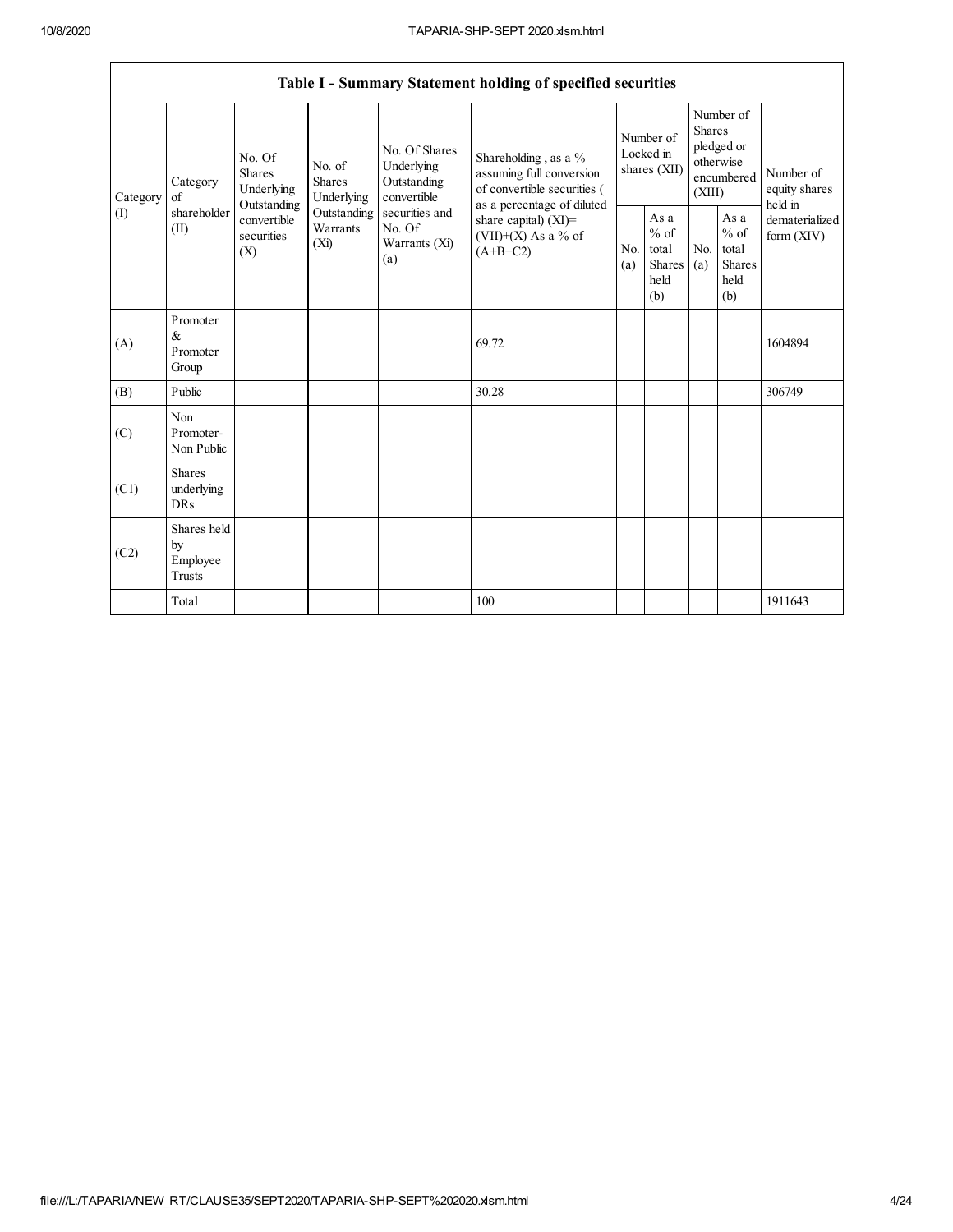| Table II - Statement showing shareholding pattern of the Promoter and Promoter Group        |                                                                                                                     |                                  |                                      |                       |                                    |                             |                                          |                              |               |                                                                  |                           |  |
|---------------------------------------------------------------------------------------------|---------------------------------------------------------------------------------------------------------------------|----------------------------------|--------------------------------------|-----------------------|------------------------------------|-----------------------------|------------------------------------------|------------------------------|---------------|------------------------------------------------------------------|---------------------------|--|
|                                                                                             |                                                                                                                     |                                  | No. of                               | No. Of<br>Partly      | No. Of                             | Total<br>nos.               | Shareholding as<br>a % of total no.      |                              |               | Number of Voting Rights held in<br>each class of securities (IX) |                           |  |
| Sr.                                                                                         | Category & Name<br>of the<br>Shareholders (I)                                                                       | Nos. Of<br>shareholders<br>(III) | fully<br>paid up<br>equity<br>shares | paid-<br>up<br>equity | shares<br>underlying<br>Depository | shares<br>held<br>$(VII) =$ | of shares<br>(calculated as<br>per SCRR, | No of Voting (XIV)<br>Rights |               |                                                                  | Total<br>as a<br>$%$ of   |  |
|                                                                                             |                                                                                                                     |                                  | held<br>(IV)                         | shares<br>held<br>(V) | Receipts<br>(VI)                   | $(IV)^+$<br>$(V)+$<br>(VI)  | 1957) (VIII) As<br>a % of<br>$(A+B+C2)$  | Class<br>eg: $X$             | Class<br>eg:y | Total                                                            | Total<br>Voting<br>rights |  |
| A                                                                                           | Table II - Statement showing shareholding pattern of the Promoter and Promoter Group                                |                                  |                                      |                       |                                    |                             |                                          |                              |               |                                                                  |                           |  |
| (1)                                                                                         | Indian                                                                                                              |                                  |                                      |                       |                                    |                             |                                          |                              |               |                                                                  |                           |  |
| (a)                                                                                         | Individuals/Hindu<br>undivided Family                                                                               | 19                               | 2091217                              |                       |                                    | 2091217                     | 68.89                                    | 2091217                      |               | 2091217                                                          | 68.89                     |  |
| (d)                                                                                         | Any Other<br>(specify)                                                                                              | 1                                | 25300                                |                       |                                    | 25300                       | 0.83                                     | 25300                        |               | 25300                                                            | 0.83                      |  |
| Sub-Total (A)<br>(1)                                                                        |                                                                                                                     | 20                               | 2116517                              |                       |                                    | 2116517                     | 69.72                                    | 2116517                      |               | 2116517                                                          | 69.72                     |  |
| (2)                                                                                         | Foreign                                                                                                             |                                  |                                      |                       |                                    |                             |                                          |                              |               |                                                                  |                           |  |
| Total<br>Shareholding<br>of Promoter<br>and Promoter<br>Group $(A)=$<br>$(A)(1)+(A)$<br>(2) |                                                                                                                     | 20                               | 2116517                              |                       |                                    | 2116517                     | 69.72                                    | 2116517                      |               | 2116517                                                          | 69.72                     |  |
| $\, {\bf B}$                                                                                | Table III - Statement showing shareholding pattern of the Public shareholder                                        |                                  |                                      |                       |                                    |                             |                                          |                              |               |                                                                  |                           |  |
| (1)                                                                                         | Institutions                                                                                                        |                                  |                                      |                       |                                    |                             |                                          |                              |               |                                                                  |                           |  |
| (3)                                                                                         | Non-institutions                                                                                                    |                                  |                                      |                       |                                    |                             |                                          |                              |               |                                                                  |                           |  |
| (a(i))                                                                                      | Individuals -<br>i.Individual<br>shareholders<br>holding nominal<br>share capital up to<br>Rs. 2 lakhs.             | 225                              | 67740                                |                       |                                    | 67740                       | 2.23                                     | 67740                        |               | 67740                                                            | 2.23                      |  |
| (a(ii))                                                                                     | Individuals - ii.<br>Individual<br>shareholders<br>holding nominal<br>share capital in<br>excess of Rs. 2<br>lakhs. | 8                                | 426590                               |                       |                                    | 426590                      | 14.05                                    | 426590                       |               | 426590                                                           | 14.05                     |  |
| (e)                                                                                         | Any Other<br>(specify)                                                                                              | 15                               | 424903                               |                       |                                    | 424903                      | 14                                       | 424903                       |               | 424903                                                           | 14                        |  |
| Sub-Total (B)<br>(3)                                                                        |                                                                                                                     | 248                              | 919233                               |                       |                                    | 919233                      | 30.28                                    | 919233                       |               | 919233                                                           | 30.28                     |  |
| <b>Total Public</b><br>Shareholding<br>$(B)=(B)(1)+$<br>$(B)(2)+(B)(3)$                     |                                                                                                                     | 248                              | 919233                               |                       |                                    | 919233                      | 30.28                                    | 919233                       |               | 919233                                                           | 30.28                     |  |
| $\mathbf C$                                                                                 | Table IV - Statement showing shareholding pattern of the Non Promoter- Non Public shareholder                       |                                  |                                      |                       |                                    |                             |                                          |                              |               |                                                                  |                           |  |
| Total (<br>$A+B+C2$ )                                                                       |                                                                                                                     | 268                              | 3035750                              |                       |                                    | 3035750                     | 100                                      | 3035750                      |               | 3035750                                                          | 100                       |  |
| Total<br>$(A+B+C)$                                                                          |                                                                                                                     | 268                              | 3035750                              |                       |                                    | 3035750                     | 100                                      | 3035750                      |               | 3035750   100                                                    |                           |  |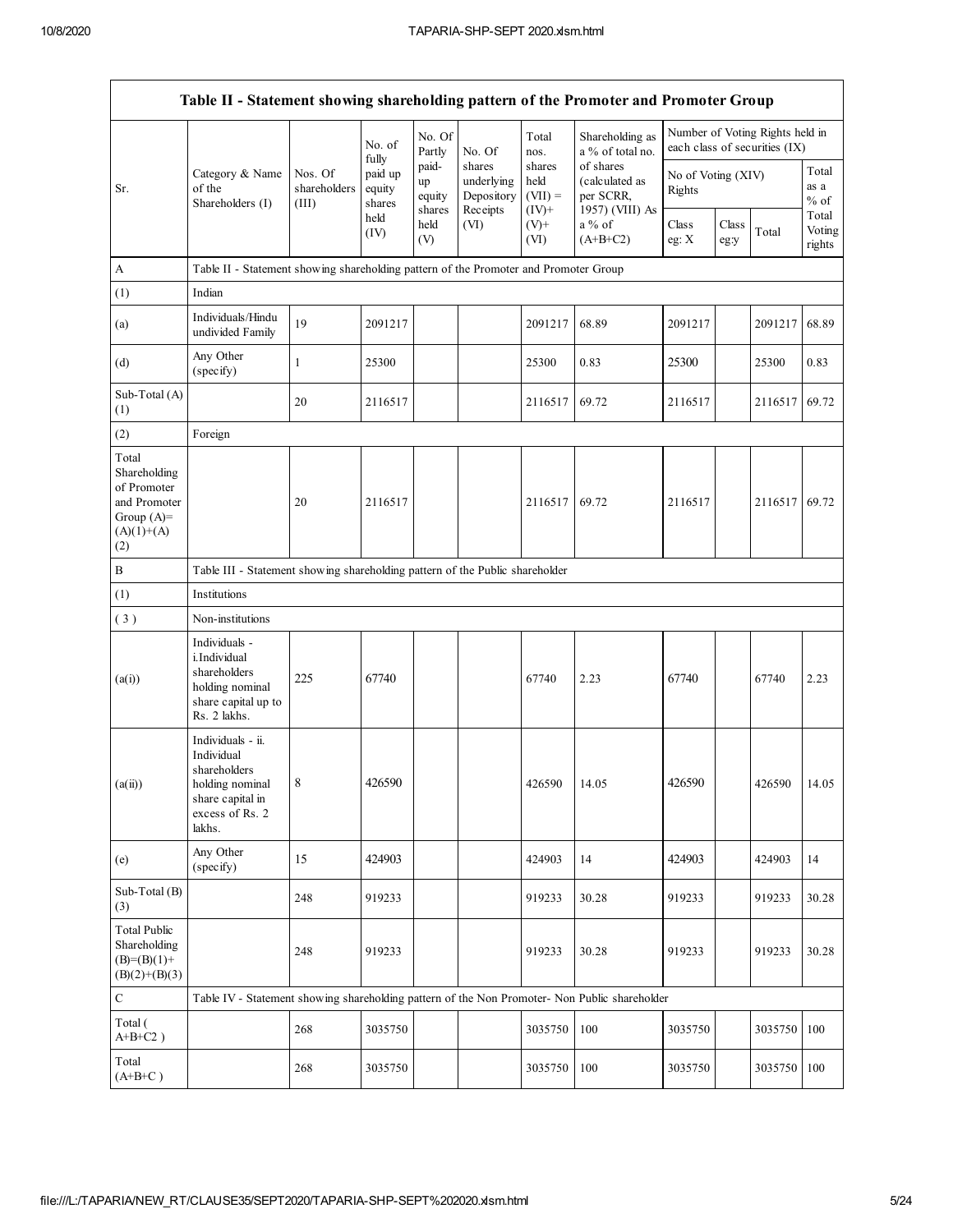|                                                                                         | Table II - Statement showing shareholding pattern of the Promoter and Promoter Group                |                         |                                                                 |                                                                                                    |                                        |                                                  |            |                                                                  |                                           |  |  |  |  |
|-----------------------------------------------------------------------------------------|-----------------------------------------------------------------------------------------------------|-------------------------|-----------------------------------------------------------------|----------------------------------------------------------------------------------------------------|----------------------------------------|--------------------------------------------------|------------|------------------------------------------------------------------|-------------------------------------------|--|--|--|--|
|                                                                                         | No. Of<br>Shares<br>Underlying                                                                      | No. of<br><b>Shares</b> | No. Of Shares<br>Underlying<br>Outstanding                      | Shareholding, as a %<br>assuming full conversion<br>of convertible securities (                    | Number of<br>Locked in<br>shares (XII) |                                                  |            | Number of Shares<br>pledged or<br>otherwise<br>encumbered (XIII) | Number of<br>equity shares                |  |  |  |  |
| Sr.                                                                                     | Underlying<br>Outstanding<br>Outstanding<br>convertible<br>Warrants<br>securities<br>$(X_i)$<br>(X) |                         | convertible<br>securities and<br>No. Of<br>Warrants (Xi)<br>(a) | as a percentage of diluted<br>share capital) (XI)=<br>$(VII)+(X)$ As a % of<br>$(A+B+C2)$          |                                        | As a<br>$%$ of<br>total<br>Shares<br>held<br>(b) | No.<br>(a) | As a % of<br>total Shares<br>held(b)                             | held in<br>dematerialized<br>form $(XIV)$ |  |  |  |  |
| $\boldsymbol{A}$                                                                        |                                                                                                     |                         |                                                                 | Table II - Statement showing shareholding pattern of the Promoter and Promoter Group               |                                        |                                                  |            |                                                                  |                                           |  |  |  |  |
| (1)                                                                                     | Indian                                                                                              |                         |                                                                 |                                                                                                    |                                        |                                                  |            |                                                                  |                                           |  |  |  |  |
| (a)                                                                                     |                                                                                                     |                         |                                                                 | 68.89                                                                                              |                                        |                                                  |            |                                                                  | 1579594                                   |  |  |  |  |
| (d)                                                                                     |                                                                                                     |                         |                                                                 | 0.83                                                                                               |                                        |                                                  |            |                                                                  | 25300                                     |  |  |  |  |
| Sub-Total (A)<br>(1)                                                                    |                                                                                                     |                         |                                                                 | 69.72                                                                                              |                                        |                                                  |            |                                                                  | 1604894                                   |  |  |  |  |
| (2)                                                                                     | Foreign                                                                                             |                         |                                                                 |                                                                                                    |                                        |                                                  |            |                                                                  |                                           |  |  |  |  |
| Total<br>Shareholding<br>of Promoter<br>and Promoter<br>Group $(A)=$<br>$(A)(1)+(A)(2)$ |                                                                                                     |                         |                                                                 | 69.72                                                                                              |                                        |                                                  |            |                                                                  | 1604894                                   |  |  |  |  |
| B                                                                                       |                                                                                                     |                         |                                                                 | Table III - Statement showing shareholding pattern of the Public shareholder                       |                                        |                                                  |            |                                                                  |                                           |  |  |  |  |
| (1)                                                                                     | Institutions                                                                                        |                         |                                                                 |                                                                                                    |                                        |                                                  |            |                                                                  |                                           |  |  |  |  |
| (3)                                                                                     | Non-institutions                                                                                    |                         |                                                                 |                                                                                                    |                                        |                                                  |            |                                                                  |                                           |  |  |  |  |
| (a(i))                                                                                  |                                                                                                     |                         |                                                                 | 2.23                                                                                               |                                        |                                                  |            |                                                                  | 28447                                     |  |  |  |  |
| (a(ii))                                                                                 |                                                                                                     |                         |                                                                 | 14.05                                                                                              |                                        |                                                  |            |                                                                  | 277400                                    |  |  |  |  |
| (e)                                                                                     |                                                                                                     |                         |                                                                 | 14                                                                                                 |                                        |                                                  |            |                                                                  | 902                                       |  |  |  |  |
| Sub-Total (B)<br>(3)                                                                    |                                                                                                     |                         |                                                                 | 30.28                                                                                              |                                        |                                                  |            |                                                                  | 306749                                    |  |  |  |  |
| <b>Total Public</b><br>Shareholding<br>$(B)= (B)(1) +$<br>$(B)(2)+(B)(3)$               |                                                                                                     |                         |                                                                 | 30.28                                                                                              |                                        |                                                  |            |                                                                  | 306749                                    |  |  |  |  |
| $\mathbf C$                                                                             |                                                                                                     |                         |                                                                 | Table IV - Statement showing shareholding pattern of the Non Promoter- Non Public shareholder      |                                        |                                                  |            |                                                                  |                                           |  |  |  |  |
| Total (<br>$A+B+C2$ )                                                                   |                                                                                                     |                         |                                                                 | 100                                                                                                |                                        |                                                  |            |                                                                  | 1911643                                   |  |  |  |  |
| Total<br>$(A+B+C)$                                                                      |                                                                                                     |                         |                                                                 | 100                                                                                                |                                        |                                                  |            |                                                                  | 1911643                                   |  |  |  |  |
| Disclosure of notes on shareholding pattern                                             |                                                                                                     |                         |                                                                 |                                                                                                    |                                        |                                                  |            | Textual<br>Information(1)                                        |                                           |  |  |  |  |
|                                                                                         |                                                                                                     |                         |                                                                 | Disclosure of notes in case of promoter holiding in dematerialsed form is less than 100 percentage |                                        |                                                  |            | Textual<br>Information(1)                                        |                                           |  |  |  |  |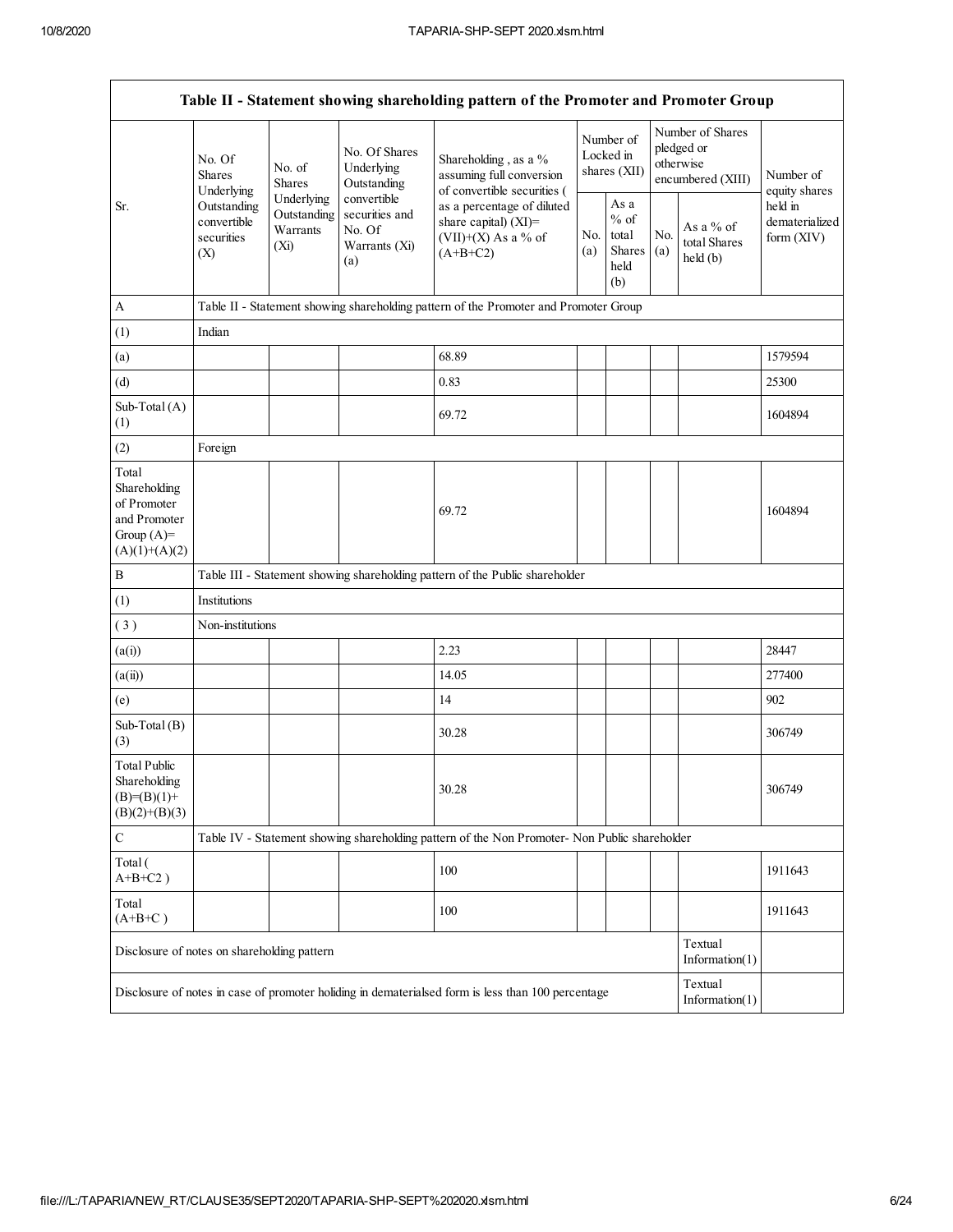$\mathbf{r}$ 

| <b>Text Block</b>     |                                                                                                                                                                                                                                                                                                                                                                                                                                                                                                                                                                          |  |  |  |  |  |  |  |  |
|-----------------------|--------------------------------------------------------------------------------------------------------------------------------------------------------------------------------------------------------------------------------------------------------------------------------------------------------------------------------------------------------------------------------------------------------------------------------------------------------------------------------------------------------------------------------------------------------------------------|--|--|--|--|--|--|--|--|
| Textual Information() | The Company has received Order dated 26th June 2019 from SEBI confirming the directions issued vide<br>Interim Order dated 20th may 2015. The Company has filed an Appeal before The Securities Appellate<br>Tribunal, Mumbai on 13th August 2019 against the Said Order. Hence, this shareholding pattern is prepared<br>as per the definition of Promoters and Promoter Group.                                                                                                                                                                                         |  |  |  |  |  |  |  |  |
| Textual Information() | 75.83% Shareholding of Promoters was dematerialised whereas Regulation 31 necessitates 100%<br>Shareholding of Promoter and Promoter group to be in dematerialised form. The Management has<br>represented that the pending dematerialisation is only for shares in Joint holding between HUF and<br>Individual promoters, the Transfer of Promoters shares are currently restricted by SEBI as per its interim<br>order dated 20th May 2015. As such, Promoters and Promoter group have finished dematerialization of<br>their shareholding whatever has been possible. |  |  |  |  |  |  |  |  |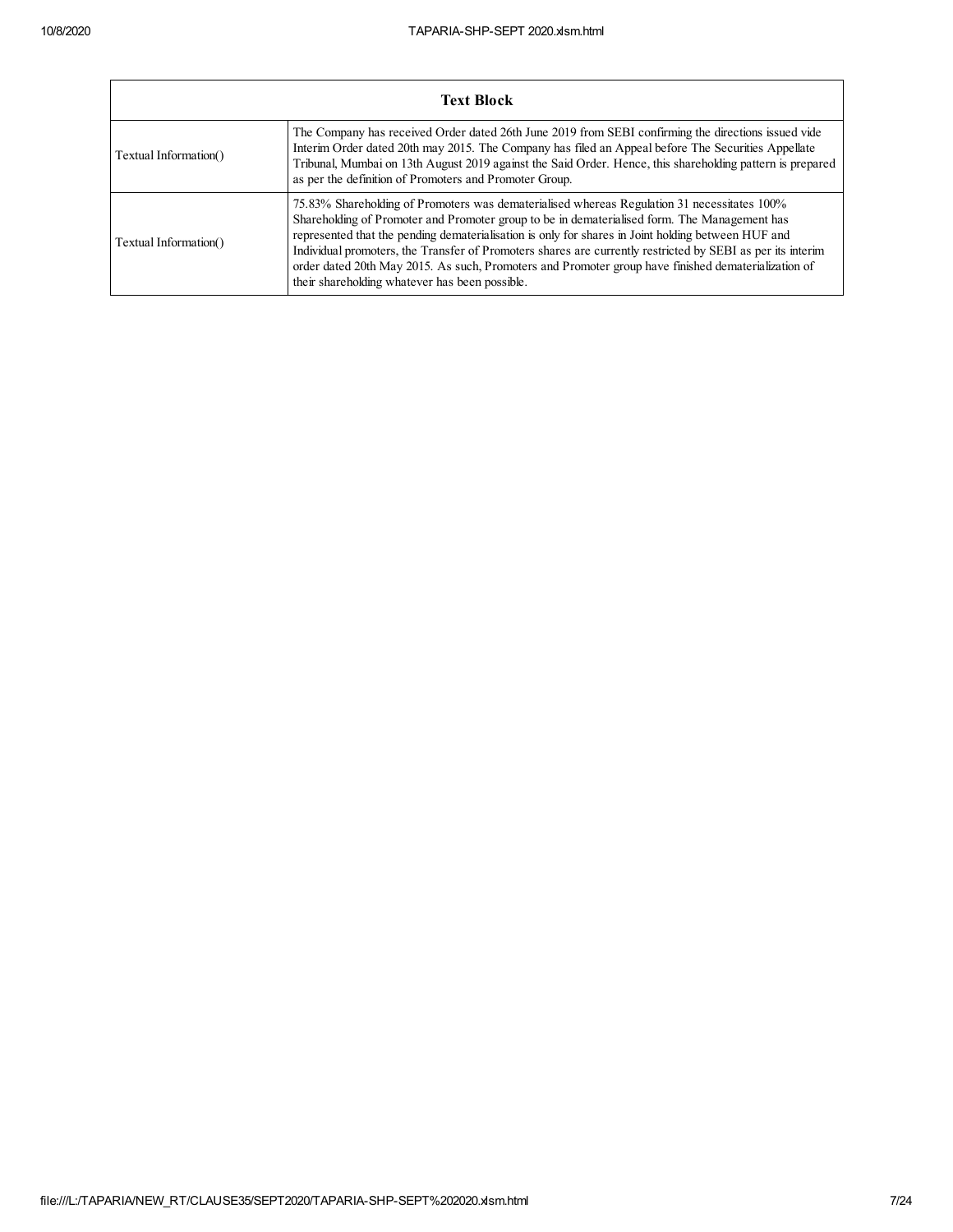Г

| Individuals/Hindu undivided Family |                          |                                          |                                                               |                                                         |                                     |                                              |  |  |  |  |  |  |
|------------------------------------|--------------------------|------------------------------------------|---------------------------------------------------------------|---------------------------------------------------------|-------------------------------------|----------------------------------------------|--|--|--|--|--|--|
| $\mathbf{1}$                       | $\overline{c}$           | $\overline{\mathbf{3}}$                  | $\overline{\mathbf{4}}$                                       | $\sqrt{5}$                                              | $\epsilon$                          | $\boldsymbol{7}$                             |  |  |  |  |  |  |
| <b>BHAGWATI</b><br><b>BINANI</b>   | <b>BHARAT</b><br>TAPARIA | <b>BHARATKUMAR</b><br><b>TAPARIA HUF</b> | <b>DEVI</b><br><b>PRASAD</b><br><b>TAPARIA</b>                | <b>DEVI</b><br><b>PRASAD</b><br><b>TAPARIA</b><br>(HUF) | <b>HARNARAYAN</b><br><b>TAPARIA</b> | <b>HARNARAYAN</b><br><b>TAPARIA</b><br>(HUF) |  |  |  |  |  |  |
| AHVPB5894R                         | AAAPT4517B               | AAEHB6926Q                               | AAAPT3472B                                                    | AAAHD0545F                                              | AAAPT3471C                          | AAAHH0253E                                   |  |  |  |  |  |  |
| 55                                 | 133194                   | 10718                                    | 101699                                                        | 80958                                                   | 364650                              | 133129                                       |  |  |  |  |  |  |
|                                    |                          |                                          |                                                               |                                                         |                                     |                                              |  |  |  |  |  |  |
|                                    |                          |                                          |                                                               |                                                         |                                     |                                              |  |  |  |  |  |  |
| 55                                 | 133194                   | 10718                                    | 101699                                                        | 80958                                                   | 364650                              | 133129                                       |  |  |  |  |  |  |
| $\boldsymbol{0}$<br>(calculated as | 4.39                     | 0.35                                     | 3.35                                                          | 2.67                                                    | 12.01                               | 4.39                                         |  |  |  |  |  |  |
|                                    |                          |                                          |                                                               |                                                         |                                     |                                              |  |  |  |  |  |  |
| 55                                 | 133194                   | 10718                                    | 101699                                                        | 80958                                                   | 364650                              | 133129                                       |  |  |  |  |  |  |
|                                    |                          |                                          |                                                               |                                                         |                                     |                                              |  |  |  |  |  |  |
| 55                                 | 133194                   | 10718                                    | 101699                                                        | 80958                                                   | 364650                              | 133129                                       |  |  |  |  |  |  |
| $\boldsymbol{0}$                   | 4.39                     | 0.35                                     | 3.35                                                          | 2.67                                                    | 12.01                               | 4.39                                         |  |  |  |  |  |  |
|                                    |                          |                                          |                                                               |                                                         |                                     |                                              |  |  |  |  |  |  |
|                                    |                          |                                          |                                                               |                                                         |                                     |                                              |  |  |  |  |  |  |
|                                    |                          |                                          |                                                               |                                                         |                                     |                                              |  |  |  |  |  |  |
|                                    |                          |                                          | Number of Voting Rights held in each class of securities (IX) |                                                         |                                     |                                              |  |  |  |  |  |  |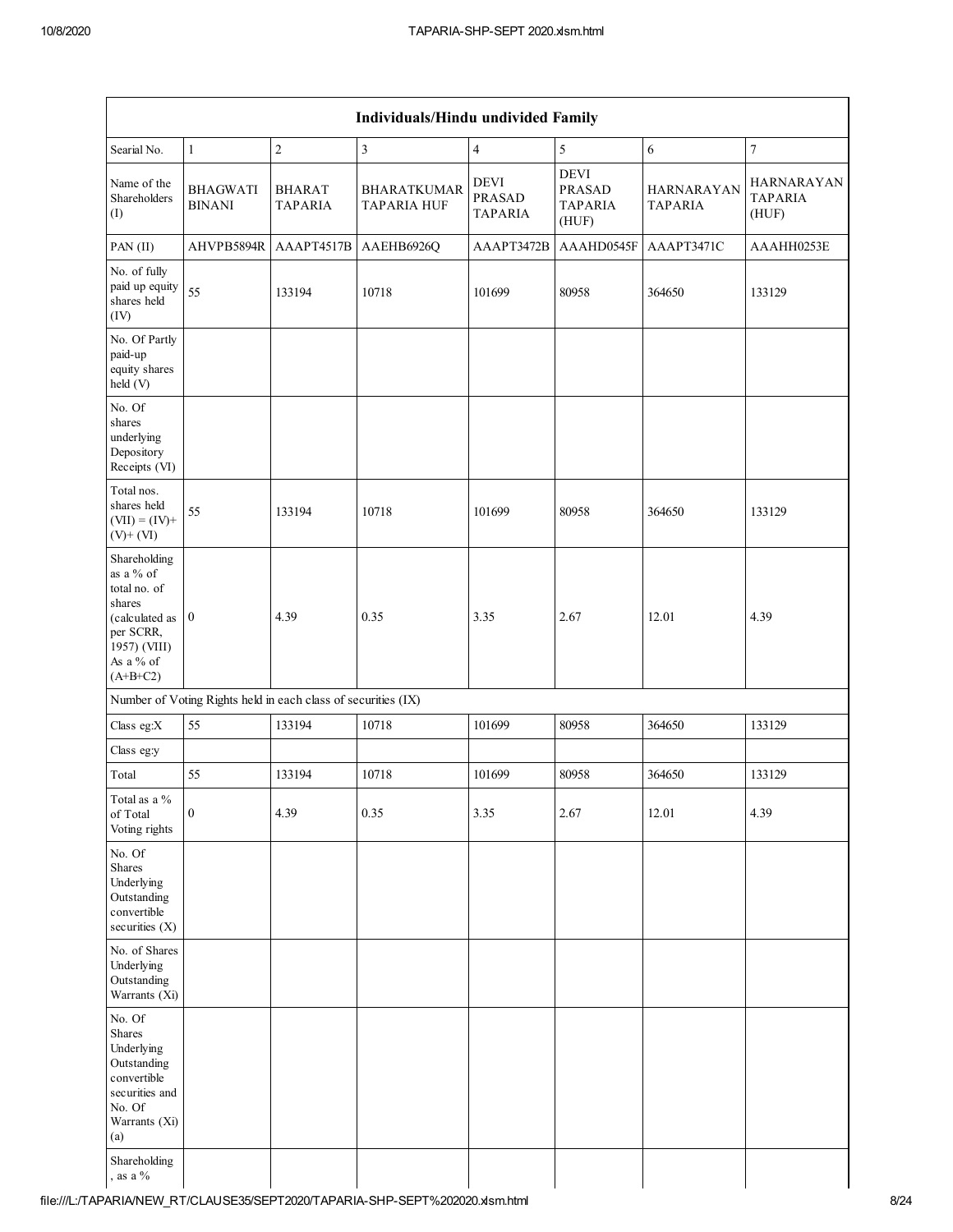| assuming full<br>conversion of<br>convertible<br>securities (as<br>a percentage<br>of diluted<br>share capital)<br>$(XI)=(VII)+$<br>$(Xi)(a)$ As a<br>$%$ of<br>$(A+B+C2)$ | $\boldsymbol{0}$                                        | 4.39              | 0.35           | 3.35     | 2.67             | 12.01    | 4.39             |
|----------------------------------------------------------------------------------------------------------------------------------------------------------------------------|---------------------------------------------------------|-------------------|----------------|----------|------------------|----------|------------------|
|                                                                                                                                                                            | Number of Locked in shares (XII)                        |                   |                |          |                  |          |                  |
| No. $(a)$                                                                                                                                                                  |                                                         |                   |                |          |                  |          |                  |
| As a % of<br>total Shares<br>held (b)                                                                                                                                      |                                                         |                   |                |          |                  |          |                  |
|                                                                                                                                                                            | Number of Shares pledged or otherwise encumbered (XIII) |                   |                |          |                  |          |                  |
| No. $(a)$                                                                                                                                                                  |                                                         |                   |                |          |                  |          |                  |
| As a % of<br>total Shares<br>held (b)                                                                                                                                      |                                                         |                   |                |          |                  |          |                  |
| Number of<br>equity shares<br>held in<br>dematerialized<br>form (XIV)                                                                                                      | $\mathbf{0}$                                            | 133194            | 10718          | 101699   | $\boldsymbol{0}$ | 364650   | $\boldsymbol{0}$ |
|                                                                                                                                                                            | Reason for not providing PAN                            |                   |                |          |                  |          |                  |
| Reason for<br>not providing<br>PAN                                                                                                                                         |                                                         |                   |                |          |                  |          |                  |
| Shareholder<br>type                                                                                                                                                        | Promoter<br>Group                                       | Promoter<br>Group | Promoter Group | Promoter | Promoter         | Promoter | Promoter         |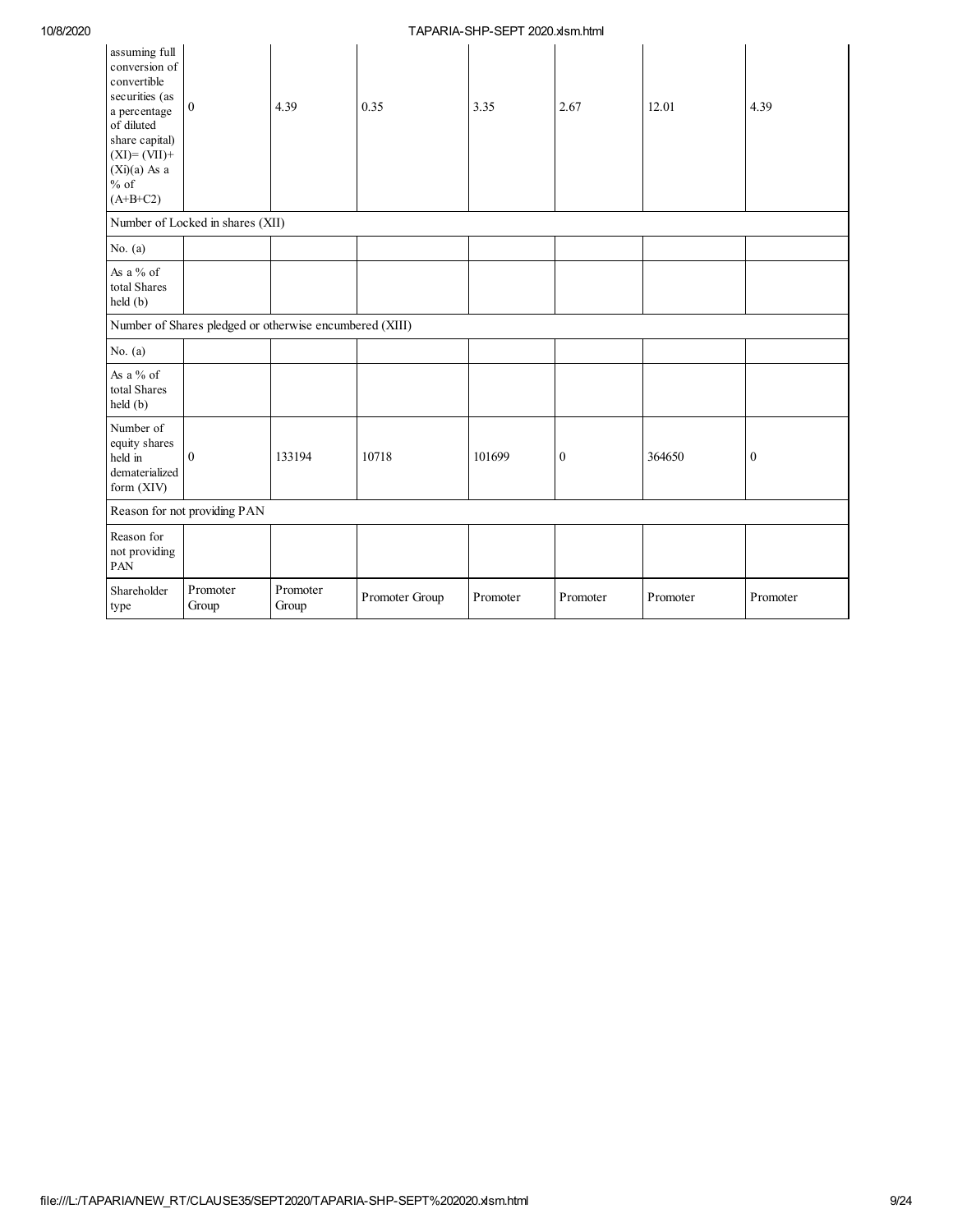| Individuals/Hindu undivided Family                                                                                                                                                          |                                 |                                                          |                                      |                                    |                                                  |                                                           |                             |  |  |  |  |
|---------------------------------------------------------------------------------------------------------------------------------------------------------------------------------------------|---------------------------------|----------------------------------------------------------|--------------------------------------|------------------------------------|--------------------------------------------------|-----------------------------------------------------------|-----------------------------|--|--|--|--|
| Searial No.                                                                                                                                                                                 | 8                               | 9                                                        | $10\,$                               | 11                                 | 12                                               | 13                                                        | 14                          |  |  |  |  |
| Name of the<br>Shareholders (I)                                                                                                                                                             | <b>HARSHA</b><br><b>MUNDHRA</b> | <b>JAYA</b><br><b>KRISHNA</b><br><b>TAPARIA</b><br>(HUF) | <b>JAYAKRISHNA</b><br><b>TAPARIA</b> | <b>KUSUMDEVI</b><br><b>TAPARIA</b> | <b>MADHAV</b><br><b>PRASAD</b><br><b>TAPARIA</b> | <b>MADHAV</b><br><b>PRASAD</b><br><b>TAPARIA</b><br>(HUF) | PREMADEVI<br><b>TAPARIA</b> |  |  |  |  |
| PAN (II)                                                                                                                                                                                    | ADTPM7132K                      | AAAHJ1725P                                               | AAAPT8985B                           | AAEPT2374C                         | AAAPT4735D                                       | AAAHM0980M                                                | AAEPT3268P                  |  |  |  |  |
| No. of fully paid<br>up equity shares<br>held (IV)                                                                                                                                          | 50000                           | 66042                                                    | 147476                               | 146848                             | 143565                                           | 115969                                                    | 126989                      |  |  |  |  |
| No. Of Partly paid-<br>up equity shares<br>held (V)                                                                                                                                         |                                 |                                                          |                                      |                                    |                                                  |                                                           |                             |  |  |  |  |
| No. Of shares<br>underlying<br>Depository<br>Receipts (VI)                                                                                                                                  |                                 |                                                          |                                      |                                    |                                                  |                                                           |                             |  |  |  |  |
| Total nos. shares<br>held $(VII) = (IV) +$<br>$(V)+(VI)$                                                                                                                                    | 50000                           | 66042                                                    | 147476                               | 146848                             | 143565                                           | 115969                                                    | 126989                      |  |  |  |  |
| Shareholding as a<br>% of total no. of<br>shares (calculated<br>as per SCRR,<br>1957) (VIII) As a<br>% of $(A+B+C2)$                                                                        | 1.65                            | 2.18                                                     | 4.86                                 | 4.84                               | 4.73                                             | 3.82                                                      | 4.18                        |  |  |  |  |
| Number of Voting Rights held in each class of securities (IX)                                                                                                                               |                                 |                                                          |                                      |                                    |                                                  |                                                           |                             |  |  |  |  |
| Class eg:X                                                                                                                                                                                  | 50000                           | 66042                                                    | 147476                               | 146848                             | 143565                                           | 115969                                                    | 126989                      |  |  |  |  |
| Class eg:y                                                                                                                                                                                  |                                 |                                                          |                                      |                                    |                                                  |                                                           |                             |  |  |  |  |
| Total                                                                                                                                                                                       | 50000                           | 66042                                                    | 147476                               | 146848                             | 143565                                           | 115969                                                    | 126989                      |  |  |  |  |
| Total as a % of<br><b>Total Voting rights</b>                                                                                                                                               | 1.65                            | 2.18                                                     | 4.86                                 | 4.84                               | 4.73                                             | 3.82                                                      | 4.18                        |  |  |  |  |
| No. Of Shares<br>Underlying<br>Outstanding<br>convertible<br>securities $(X)$                                                                                                               |                                 |                                                          |                                      |                                    |                                                  |                                                           |                             |  |  |  |  |
| No. of Shares<br>Underlying<br>Outstanding<br>Warrants (Xi)                                                                                                                                 |                                 |                                                          |                                      |                                    |                                                  |                                                           |                             |  |  |  |  |
| No. Of Shares<br>Underlying<br>Outstanding<br>convertible<br>securities and No.<br>Of Warrants (Xi)<br>(a)                                                                                  |                                 |                                                          |                                      |                                    |                                                  |                                                           |                             |  |  |  |  |
| Shareholding, as a<br>% assuming full<br>conversion of<br>convertible<br>securities (as a<br>percentage of<br>diluted share<br>capital) $(XI)$ =<br>$(VII)+(Xi)(a)$ As a<br>% of $(A+B+C2)$ | 1.65                            | 2.18                                                     | 4.86                                 | 4.84                               | 4.73                                             | 3.82                                                      | 4.18                        |  |  |  |  |
| Number of Locked in shares (XII)                                                                                                                                                            |                                 |                                                          |                                      |                                    |                                                  |                                                           |                             |  |  |  |  |
| No. $(a)$                                                                                                                                                                                   |                                 |                                                          |                                      |                                    |                                                  |                                                           |                             |  |  |  |  |
|                                                                                                                                                                                             |                                 |                                                          |                                      |                                    |                                                  |                                                           |                             |  |  |  |  |

Т

⅂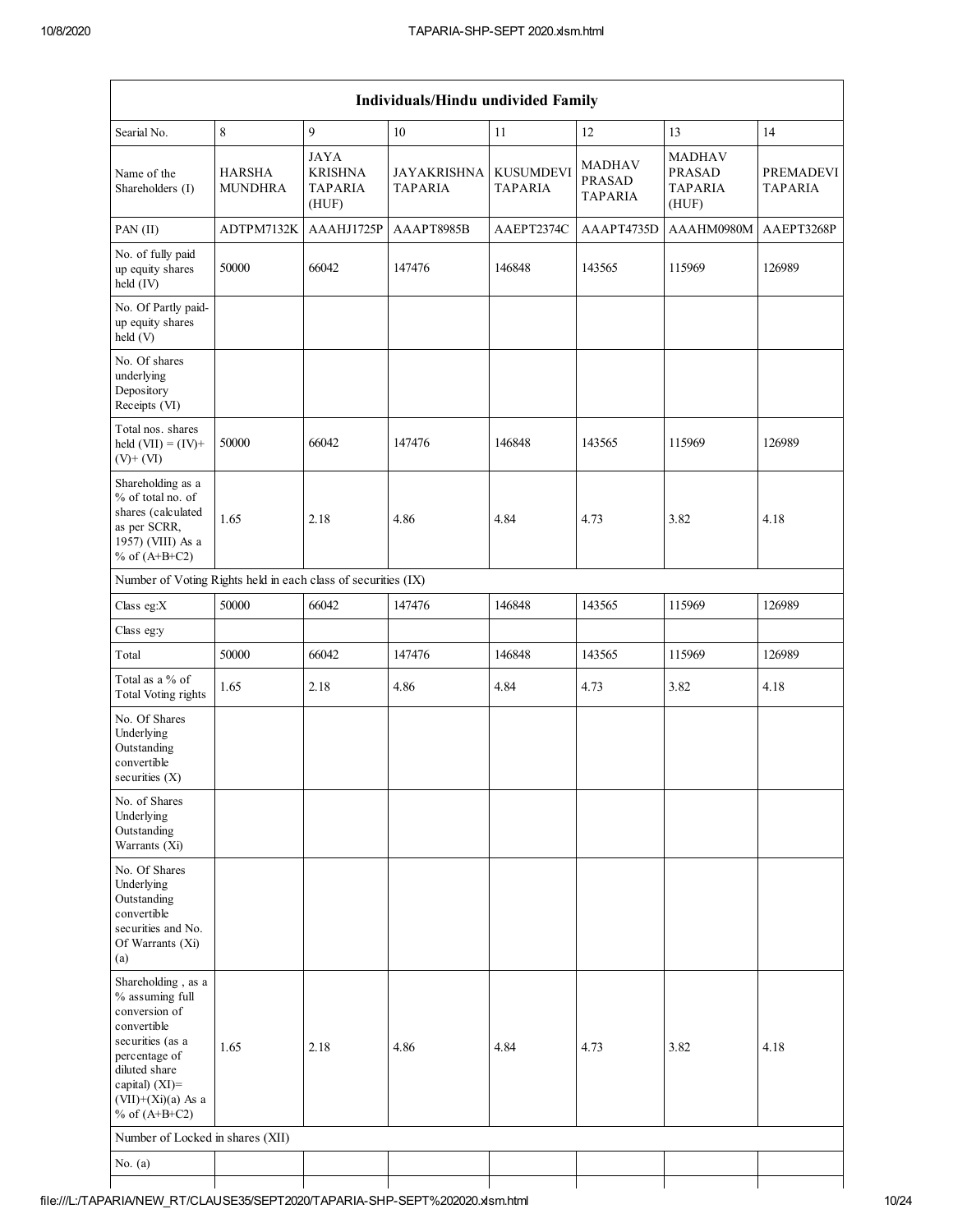| As a % of total<br>Shares held (b)                                   |                   |          |          |                   |          |          |                   |  |  |  |  |
|----------------------------------------------------------------------|-------------------|----------|----------|-------------------|----------|----------|-------------------|--|--|--|--|
| Number of Shares pledged or otherwise encumbered (XIII)              |                   |          |          |                   |          |          |                   |  |  |  |  |
| No. $(a)$                                                            |                   |          |          |                   |          |          |                   |  |  |  |  |
| As a % of total<br>Shares held (b)                                   |                   |          |          |                   |          |          |                   |  |  |  |  |
| Number of equity<br>shares held in<br>dematerialized<br>form $(XIV)$ | 47800             | $\theta$ | 147476   | 146848            | 143565   | $\Omega$ | 126989            |  |  |  |  |
| Reason for not providing PAN                                         |                   |          |          |                   |          |          |                   |  |  |  |  |
| Reason for not<br>providing PAN                                      |                   |          |          |                   |          |          |                   |  |  |  |  |
| Shareholder type                                                     | Promoter<br>Group | Promoter | Promoter | Promoter<br>Group | Promoter | Promoter | Promoter<br>Group |  |  |  |  |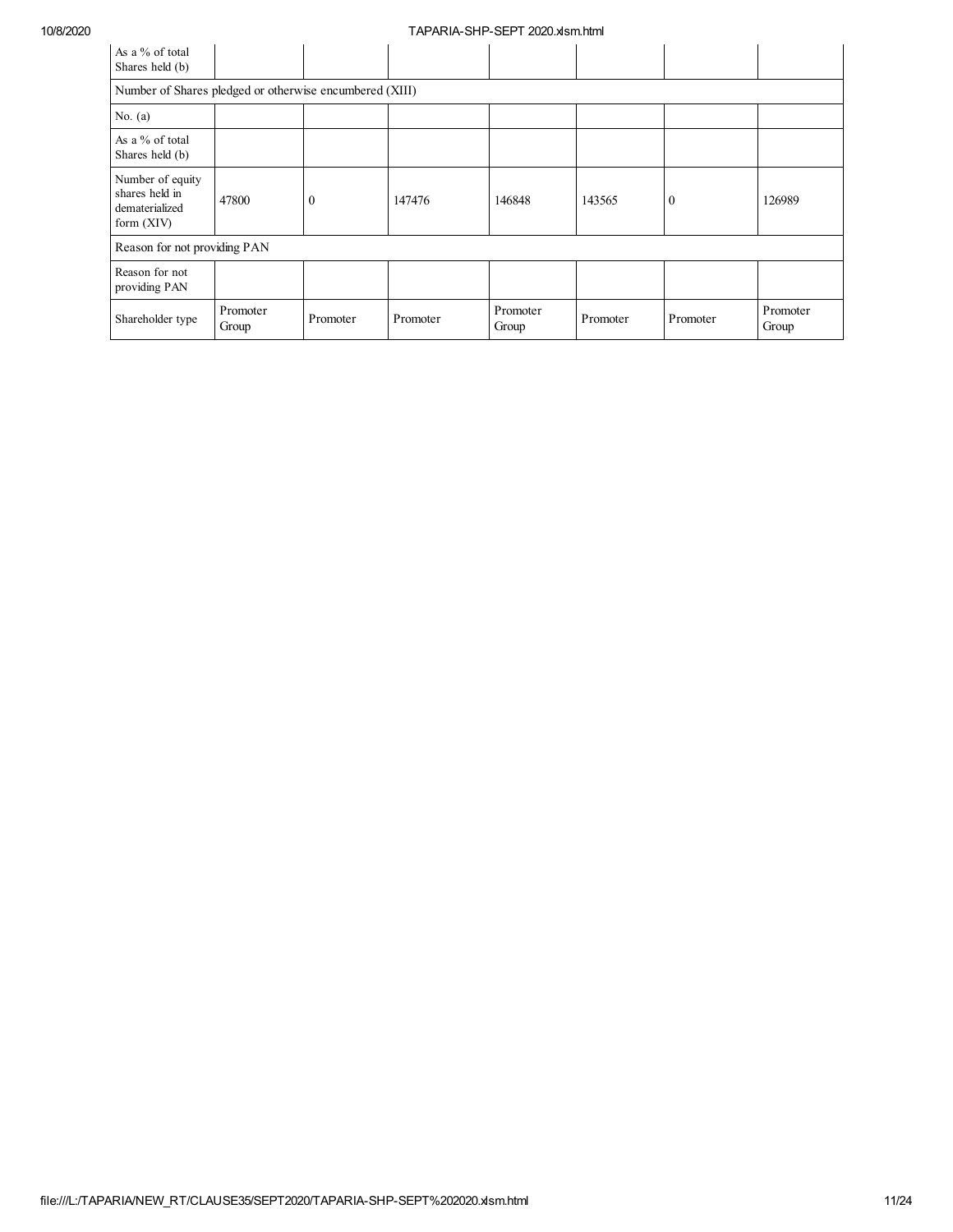| Individuals/Hindu undivided Family                                                                                                                                                          |                                                               |                                    |                                     |                                       |                                      |                          |  |
|---------------------------------------------------------------------------------------------------------------------------------------------------------------------------------------------|---------------------------------------------------------------|------------------------------------|-------------------------------------|---------------------------------------|--------------------------------------|--------------------------|--|
| Searial No.                                                                                                                                                                                 | 15                                                            | 16                                 | 17                                  | 18                                    | 19                                   |                          |  |
| Name of the<br>Shareholders (I)                                                                                                                                                             | <b>RAJDULARIDEVI</b><br>TAPARIA                               | <b>SHASHIDEVI</b><br><b>BANGUR</b> | <b>SUDHA DEVI</b><br><b>TAPARIA</b> | <b>SUSHIL KUMAR</b><br><b>TAPARIA</b> | <b>SUSHIL KUMAR</b><br>TAPARIA (HUF) | Click here to<br>go back |  |
| PAN (II)                                                                                                                                                                                    | AAEPT2422R                                                    | AEEPB9643J                         | AABPT7995C                          | AABPT0513E                            | AAHHS6580E                           | Total                    |  |
| No. of fully paid<br>up equity shares<br>$held$ (IV)                                                                                                                                        | 181057                                                        | 69271                              | 103799                              | 71799                                 | 43999                                | 2091217                  |  |
| No. Of Partly paid-<br>up equity shares<br>held (V)                                                                                                                                         |                                                               |                                    |                                     |                                       |                                      |                          |  |
| No. Of shares<br>underlying<br>Depository<br>Receipts (VI)                                                                                                                                  |                                                               |                                    |                                     |                                       |                                      |                          |  |
| Total nos. shares<br>held $(VII) = (IV) +$<br>$(V)$ + $(VI)$                                                                                                                                | 181057                                                        | 69271                              | 103799                              | 71799                                 | 43999                                | 2091217                  |  |
| Shareholding as a<br>% of total no. of<br>shares (calculated<br>as per SCRR,<br>1957) (VIII) As a<br>% of $(A+B+C2)$                                                                        | 5.96                                                          | 2.28                               | 3.42                                | 2.37                                  | 1.45                                 | 68.89                    |  |
|                                                                                                                                                                                             | Number of Voting Rights held in each class of securities (IX) |                                    |                                     |                                       |                                      |                          |  |
| Class eg:X                                                                                                                                                                                  | 181057                                                        | 69271                              | 103799                              | 71799                                 | 43999                                | 2091217                  |  |
| Class eg:y                                                                                                                                                                                  |                                                               |                                    |                                     |                                       |                                      |                          |  |
| Total                                                                                                                                                                                       | 181057                                                        | 69271                              | 103799                              | 71799                                 | 43999                                | 2091217                  |  |
| Total as a % of<br>Total Voting rights                                                                                                                                                      | 5.96                                                          | 2.28                               | 3.42                                | 2.37                                  | 1.45                                 | 68.89                    |  |
| No. Of Shares<br>Underlying<br>Outstanding<br>convertible<br>securities $(X)$                                                                                                               |                                                               |                                    |                                     |                                       |                                      |                          |  |
| No. of Shares<br>Underlying<br>Outstanding<br>Warrants (Xi)                                                                                                                                 |                                                               |                                    |                                     |                                       |                                      |                          |  |
| No. Of Shares<br>Underlying<br>Outstanding<br>convertible<br>securities and No.<br>Of Warrants (Xi)<br>(a)                                                                                  |                                                               |                                    |                                     |                                       |                                      |                          |  |
| Shareholding, as a<br>% assuming full<br>conversion of<br>convertible<br>securities (as a<br>percentage of<br>diluted share<br>capital) $(XI)$ =<br>$(VII)+(Xi)(a)$ As a<br>% of $(A+B+C2)$ | 5.96                                                          | 2.28                               | 3.42                                | 2.37                                  | 1.45                                 | 68.89                    |  |
| Number of Locked in shares (XII)                                                                                                                                                            |                                                               |                                    |                                     |                                       |                                      |                          |  |
| No. $(a)$                                                                                                                                                                                   |                                                               |                                    |                                     |                                       |                                      |                          |  |
| As a % of total<br>Shares held (b)                                                                                                                                                          |                                                               |                                    |                                     |                                       |                                      |                          |  |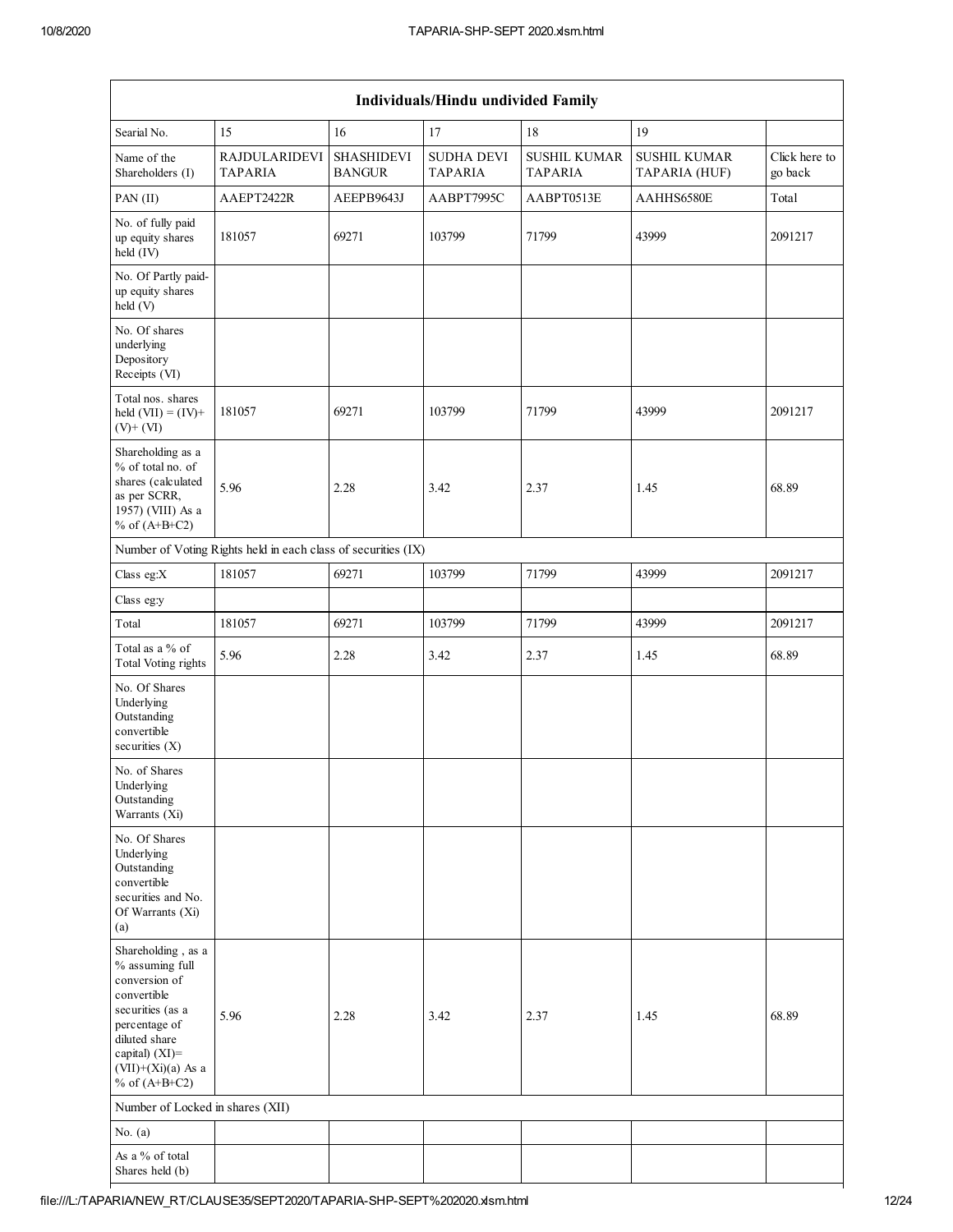Number of Shares pledged or otherwise encumbered (XIII)

| Number of Shares pledged or otherwise encumbered (XIII)              |                |                |                |                |                |         |  |
|----------------------------------------------------------------------|----------------|----------------|----------------|----------------|----------------|---------|--|
| No. $(a)$                                                            |                |                |                |                |                |         |  |
| As a % of total<br>Shares held (b)                                   |                |                |                |                |                |         |  |
| Number of equity<br>shares held in<br>dematerialized<br>form $(XIV)$ | 181057         | O              | 103799         | 71799          | 0              | 1579594 |  |
| Reason for not providing PAN                                         |                |                |                |                |                |         |  |
| Reason for not<br>providing PAN                                      |                |                |                |                |                |         |  |
| Shareholder type                                                     | Promoter Group | Promoter Group | Promoter Group | Promoter Group | Promoter Group |         |  |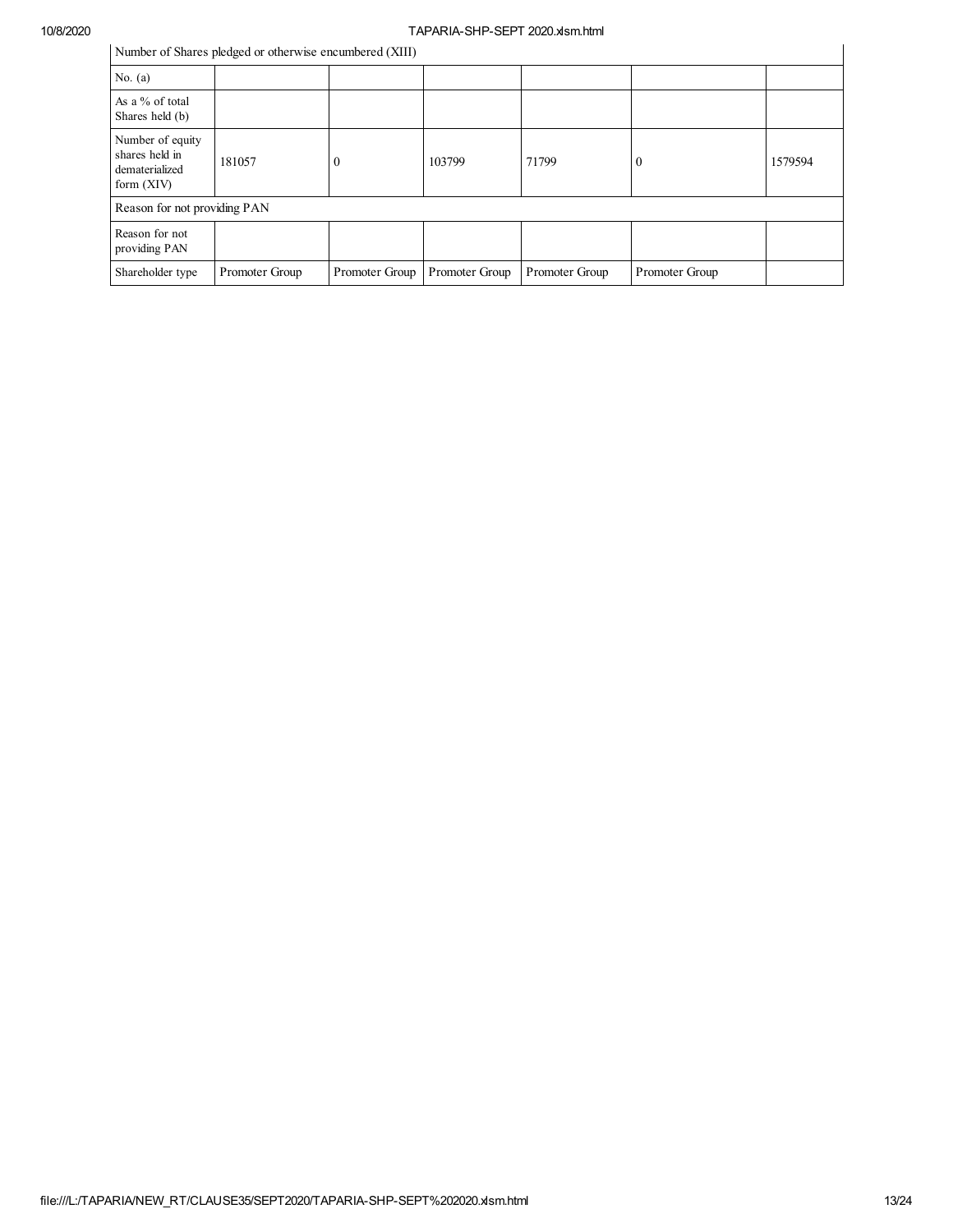| Any Other (specify)                                                                                                                                                                |                                          |                       |  |  |  |  |  |  |
|------------------------------------------------------------------------------------------------------------------------------------------------------------------------------------|------------------------------------------|-----------------------|--|--|--|--|--|--|
| Searial No.                                                                                                                                                                        | $\mathbf{1}$                             |                       |  |  |  |  |  |  |
| Category                                                                                                                                                                           | <b>Bodies Corporate</b>                  | Click here to go back |  |  |  |  |  |  |
| Name of the<br>Shareholders (I)                                                                                                                                                    | OM SHRI YOGESHWER MANUFACTURING & TRADIN |                       |  |  |  |  |  |  |
| PAN(II)                                                                                                                                                                            | AAACO4012H                               | Total                 |  |  |  |  |  |  |
| No. of the<br>Shareholders (I)                                                                                                                                                     | 1                                        | 1                     |  |  |  |  |  |  |
| No. of fully paid<br>up equity shares<br>held (IV)                                                                                                                                 | 25300                                    | 25300                 |  |  |  |  |  |  |
| No. Of Partly paid-<br>up equity shares<br>held (V)                                                                                                                                |                                          |                       |  |  |  |  |  |  |
| No. Of shares<br>underlying<br>Depository<br>Receipts (VI)                                                                                                                         |                                          |                       |  |  |  |  |  |  |
| Total nos. shares<br>held $(VII) = (IV) +$<br>$(V)$ + $(VI)$                                                                                                                       | 25300                                    | 25300                 |  |  |  |  |  |  |
| Shareholding as a<br>% of total no. of<br>shares (calculated<br>as per SCRR,<br>1957) (VIII) As a<br>% of $(A+B+C2)$                                                               | 0.83                                     | 0.83                  |  |  |  |  |  |  |
| Number of Voting Rights held in each class of securities (IX)                                                                                                                      |                                          |                       |  |  |  |  |  |  |
| Class eg: X                                                                                                                                                                        | 25300                                    | 25300                 |  |  |  |  |  |  |
| Class eg:y                                                                                                                                                                         |                                          |                       |  |  |  |  |  |  |
| Total                                                                                                                                                                              | 25300                                    | 25300                 |  |  |  |  |  |  |
| Total as a % of<br><b>Total Voting rights</b>                                                                                                                                      | 0.83                                     | 0.83                  |  |  |  |  |  |  |
| No. Of Shares<br>Underlying<br>Outstanding<br>convertible<br>securities (X)                                                                                                        |                                          |                       |  |  |  |  |  |  |
| No. of Shares<br>Underlying<br>Outstanding<br>Warrants (Xi)                                                                                                                        |                                          |                       |  |  |  |  |  |  |
| No. Of Shares<br>Underlying<br>Outstanding<br>convertible<br>securities and No.<br>Of Warrants (Xi)<br>(a)                                                                         |                                          |                       |  |  |  |  |  |  |
| Shareholding, as a<br>% assuming full<br>conversion of<br>convertible<br>securities (as a<br>percentage of<br>diluted share<br>capital) (XI)=<br>(VII)+(X) As a %<br>of $(A+B+C2)$ | 0.83                                     | 0.83                  |  |  |  |  |  |  |

Number of Locked in shares (XII)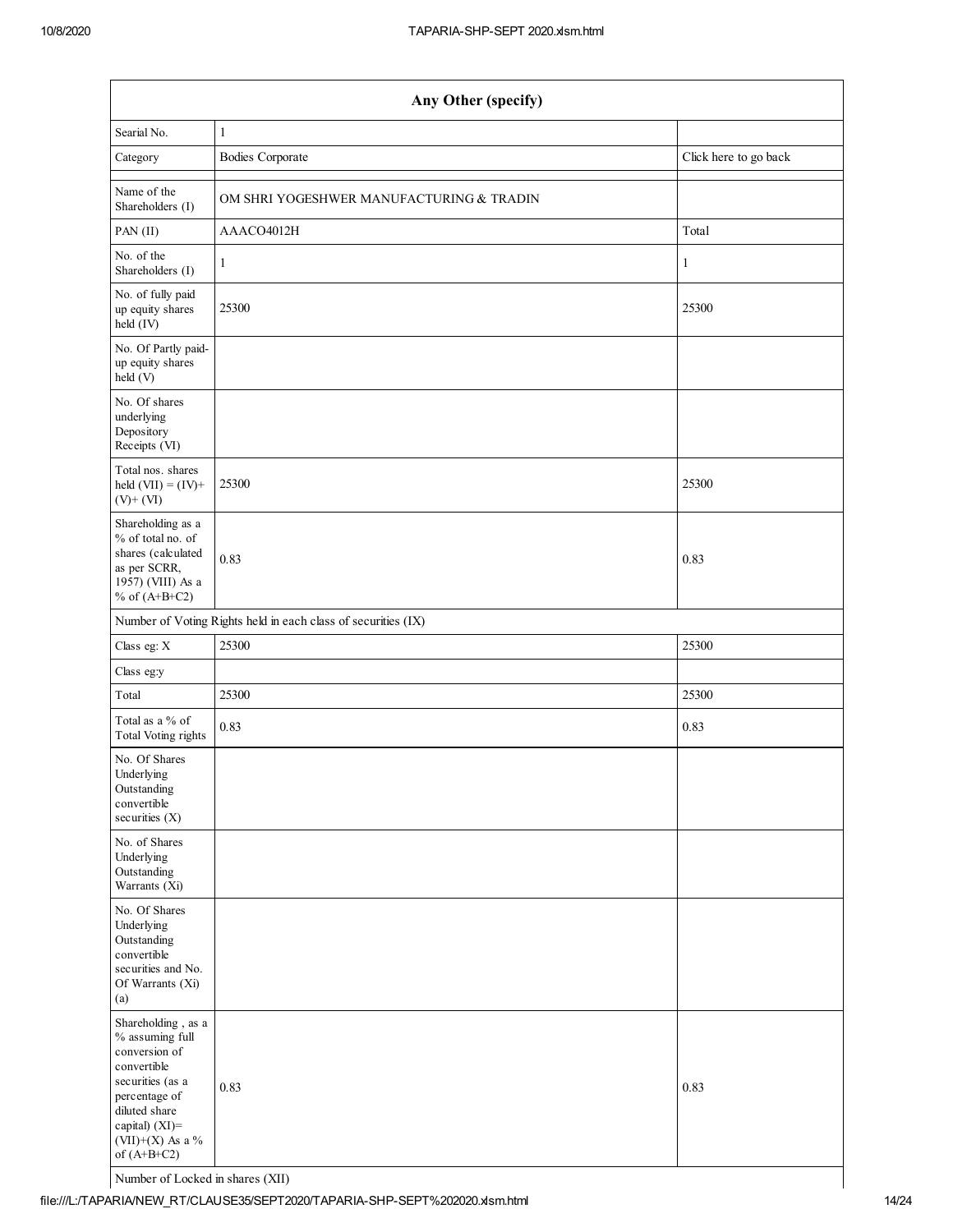| No. $(a)$                                                          |                |       |  |  |  |  |
|--------------------------------------------------------------------|----------------|-------|--|--|--|--|
| As a % of total<br>Shares held (b)                                 |                |       |  |  |  |  |
| Number of Shares pledged or otherwise encumbered (XIII)            |                |       |  |  |  |  |
| No. $(a)$                                                          |                |       |  |  |  |  |
| As a % of total<br>Shares held (b)                                 |                |       |  |  |  |  |
| Number of equity<br>shares held in<br>dematerialized<br>form (XIV) | 25300          | 25300 |  |  |  |  |
| Reason for not providing PAN                                       |                |       |  |  |  |  |
| Reason for not<br>providing PAN                                    |                |       |  |  |  |  |
| Shareholder type                                                   | Promoter Group |       |  |  |  |  |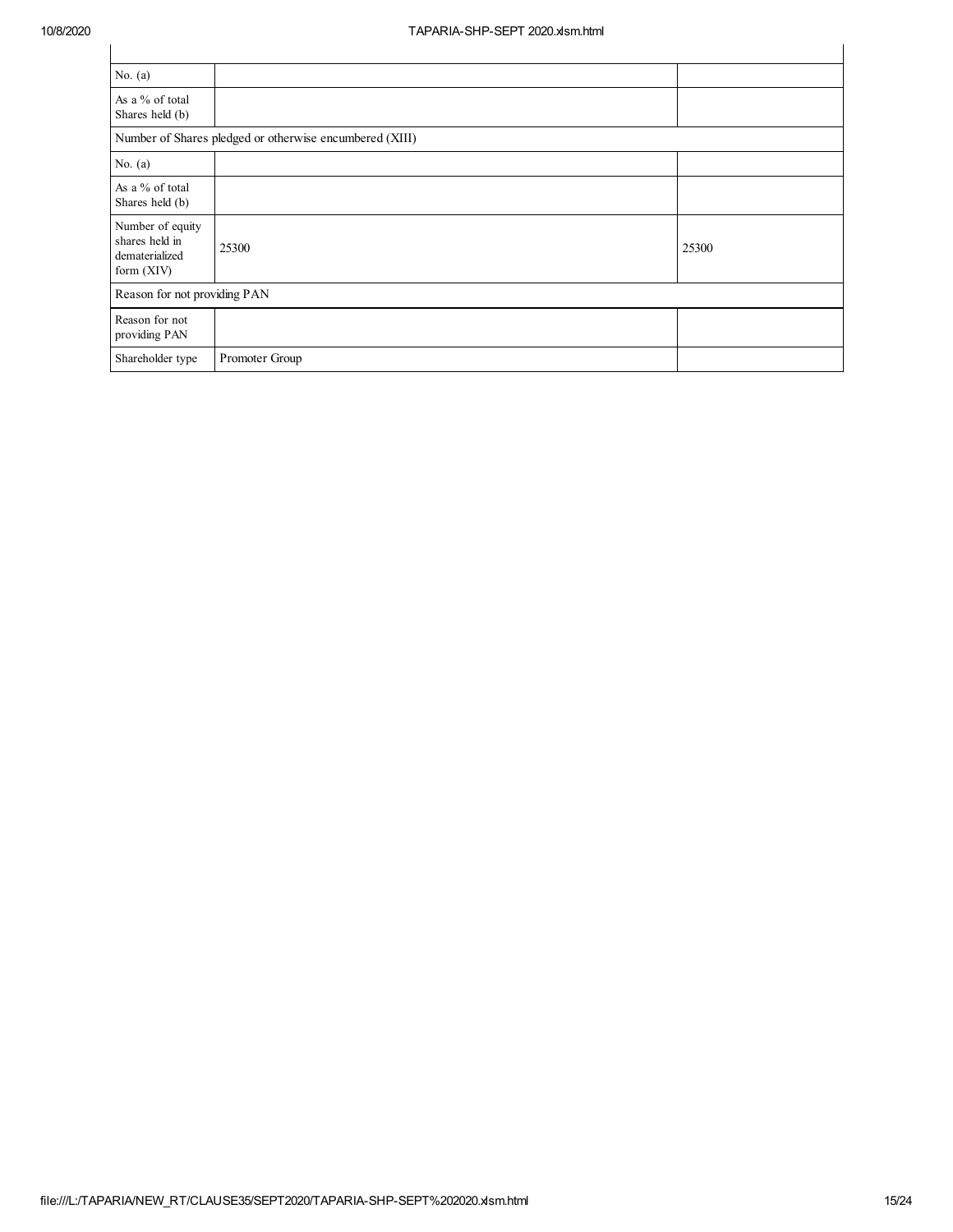| Searial No.<br>Name of the<br>Shareholders (I)<br>PAN (II)<br>No. of fully paid<br>up equity shares<br>held (IV)<br>No. Of Partly paid-<br>up equity shares<br>held (V)<br>No. Of shares<br>underlying<br>Depository<br>Receipts (VI)<br>Total nos. shares<br>held $(VII) = (IV) +$<br>$(V)$ + $(VI)$<br>Shareholding as a<br>% of total no. of<br>shares (calculated<br>as per SCRR,<br>1957) (VIII) As a<br>% of $(A+B+C2)$<br>Number of Voting Rights held in each class of securities (IX)<br>Class eg: X<br>Class eg:y<br>Total<br>Total as a % of<br><b>Total Voting rights</b><br>No. Of Shares<br>Underlying<br>Outstanding<br>convertible<br>securities (X) | 1<br><b>ABHIMANYU</b><br><b>MUNDHRA</b><br>BVWPM3062Q<br>50000<br>50000<br>1.65 | $\sqrt{2}$<br><b>ANANT</b><br><b>TAPARIA</b><br>ABXPT0780E<br>60364<br>60364 | $\overline{\mathbf{3}}$<br><b>ARYAMAN</b><br>TAPARIA-<br><b>MINOR</b><br>THROUGH<br><b>GUARD</b><br>ADJPT6759K<br>35277 | $\overline{4}$<br>Rajendra<br>Somani<br>AACPS9645M<br>46500 | 5<br><b>SAURABH</b><br><b>BANGUR</b><br>56555 | 6<br><b>SHREE</b><br><b>KANTA</b><br><b>DEVI</b><br><b>TAPARIA</b><br>AHHPB5720G AACPT4331K<br>100098 | $\overline{7}$<br><b>SHREE</b><br><b>KUMAR</b><br><b>BANGUR</b><br>AHHPB5719K<br>57358 |
|----------------------------------------------------------------------------------------------------------------------------------------------------------------------------------------------------------------------------------------------------------------------------------------------------------------------------------------------------------------------------------------------------------------------------------------------------------------------------------------------------------------------------------------------------------------------------------------------------------------------------------------------------------------------|---------------------------------------------------------------------------------|------------------------------------------------------------------------------|-------------------------------------------------------------------------------------------------------------------------|-------------------------------------------------------------|-----------------------------------------------|-------------------------------------------------------------------------------------------------------|----------------------------------------------------------------------------------------|
|                                                                                                                                                                                                                                                                                                                                                                                                                                                                                                                                                                                                                                                                      |                                                                                 |                                                                              |                                                                                                                         |                                                             |                                               |                                                                                                       |                                                                                        |
|                                                                                                                                                                                                                                                                                                                                                                                                                                                                                                                                                                                                                                                                      |                                                                                 |                                                                              |                                                                                                                         |                                                             |                                               |                                                                                                       |                                                                                        |
|                                                                                                                                                                                                                                                                                                                                                                                                                                                                                                                                                                                                                                                                      |                                                                                 |                                                                              |                                                                                                                         |                                                             |                                               |                                                                                                       |                                                                                        |
|                                                                                                                                                                                                                                                                                                                                                                                                                                                                                                                                                                                                                                                                      |                                                                                 |                                                                              |                                                                                                                         |                                                             |                                               |                                                                                                       |                                                                                        |
|                                                                                                                                                                                                                                                                                                                                                                                                                                                                                                                                                                                                                                                                      |                                                                                 |                                                                              |                                                                                                                         |                                                             |                                               |                                                                                                       |                                                                                        |
|                                                                                                                                                                                                                                                                                                                                                                                                                                                                                                                                                                                                                                                                      |                                                                                 |                                                                              |                                                                                                                         |                                                             |                                               |                                                                                                       |                                                                                        |
|                                                                                                                                                                                                                                                                                                                                                                                                                                                                                                                                                                                                                                                                      |                                                                                 |                                                                              | 35277                                                                                                                   | 46500                                                       | 56555                                         | 100098                                                                                                | 57358                                                                                  |
|                                                                                                                                                                                                                                                                                                                                                                                                                                                                                                                                                                                                                                                                      |                                                                                 | 1.99                                                                         | 1.16                                                                                                                    | 1.53                                                        | 1.86                                          | 3.3                                                                                                   | 1.89                                                                                   |
|                                                                                                                                                                                                                                                                                                                                                                                                                                                                                                                                                                                                                                                                      |                                                                                 |                                                                              |                                                                                                                         |                                                             |                                               |                                                                                                       |                                                                                        |
|                                                                                                                                                                                                                                                                                                                                                                                                                                                                                                                                                                                                                                                                      | 50000                                                                           | 60364                                                                        | 35277                                                                                                                   | 46500                                                       | 56555                                         | 100098                                                                                                | 57358                                                                                  |
|                                                                                                                                                                                                                                                                                                                                                                                                                                                                                                                                                                                                                                                                      |                                                                                 |                                                                              |                                                                                                                         |                                                             |                                               |                                                                                                       |                                                                                        |
|                                                                                                                                                                                                                                                                                                                                                                                                                                                                                                                                                                                                                                                                      | 50000                                                                           | 60364                                                                        | 35277                                                                                                                   | 46500                                                       | 56555                                         | 100098                                                                                                | 57358                                                                                  |
|                                                                                                                                                                                                                                                                                                                                                                                                                                                                                                                                                                                                                                                                      | 1.65                                                                            | 1.99                                                                         | 1.16                                                                                                                    | 1.53                                                        | 1.86                                          | 3.3                                                                                                   | 1.89                                                                                   |
|                                                                                                                                                                                                                                                                                                                                                                                                                                                                                                                                                                                                                                                                      |                                                                                 |                                                                              |                                                                                                                         |                                                             |                                               |                                                                                                       |                                                                                        |
| No. of Shares<br>Underlying<br>Outstanding<br>Warrants (Xi)                                                                                                                                                                                                                                                                                                                                                                                                                                                                                                                                                                                                          |                                                                                 |                                                                              |                                                                                                                         |                                                             |                                               |                                                                                                       |                                                                                        |
| No. Of Shares<br>Underlying<br>Outstanding<br>convertible<br>securities and No.<br>Of Warrants (Xi)<br>(a)                                                                                                                                                                                                                                                                                                                                                                                                                                                                                                                                                           |                                                                                 |                                                                              |                                                                                                                         |                                                             |                                               |                                                                                                       |                                                                                        |
| Shareholding, as a<br>% assuming full<br>conversion of<br>convertible<br>securities (as a<br>percentage of<br>diluted share<br>capital) $(XI)$ =<br>(VII)+(X) As a %<br>of $(A+B+C2)$                                                                                                                                                                                                                                                                                                                                                                                                                                                                                | 1.65                                                                            | 1.99                                                                         | 1.16                                                                                                                    | 1.53                                                        | 1.86                                          | 3.3                                                                                                   | 1.89                                                                                   |
| Number of Locked in shares (XII)                                                                                                                                                                                                                                                                                                                                                                                                                                                                                                                                                                                                                                     |                                                                                 |                                                                              |                                                                                                                         |                                                             |                                               |                                                                                                       |                                                                                        |
| No. $(a)$                                                                                                                                                                                                                                                                                                                                                                                                                                                                                                                                                                                                                                                            |                                                                                 |                                                                              |                                                                                                                         |                                                             |                                               |                                                                                                       |                                                                                        |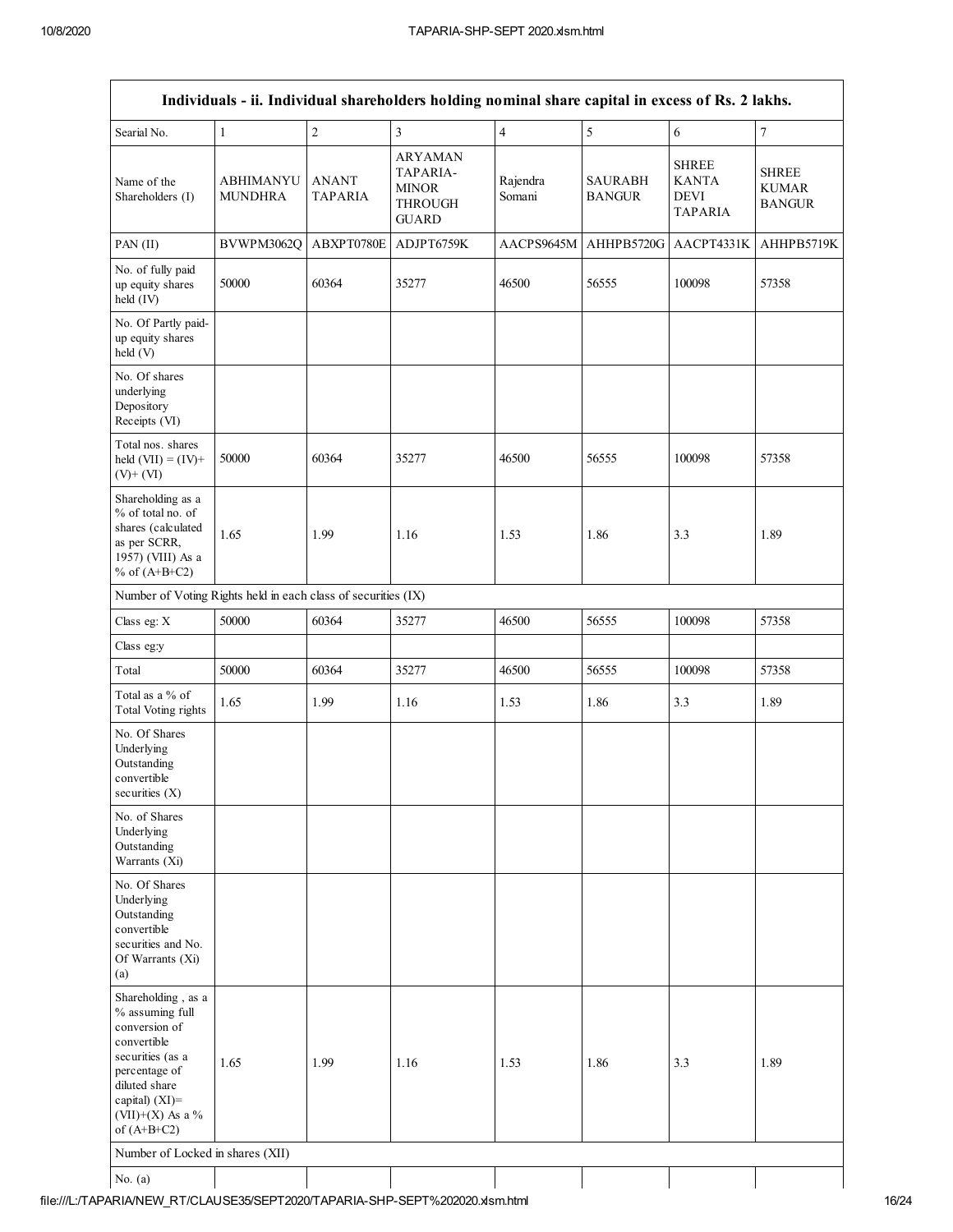| As a % of total<br>Shares held (b)                                   |       |       |          |       |  |        |                |
|----------------------------------------------------------------------|-------|-------|----------|-------|--|--------|----------------|
| Number of equity<br>shares held in<br>dematerialized<br>form $(XIV)$ | 50000 | 60364 | $\theta$ | 46500 |  | 100098 | $\overline{0}$ |
| Reason for not providing PAN                                         |       |       |          |       |  |        |                |
| Reason for not<br>providing PAN                                      |       |       |          |       |  |        |                |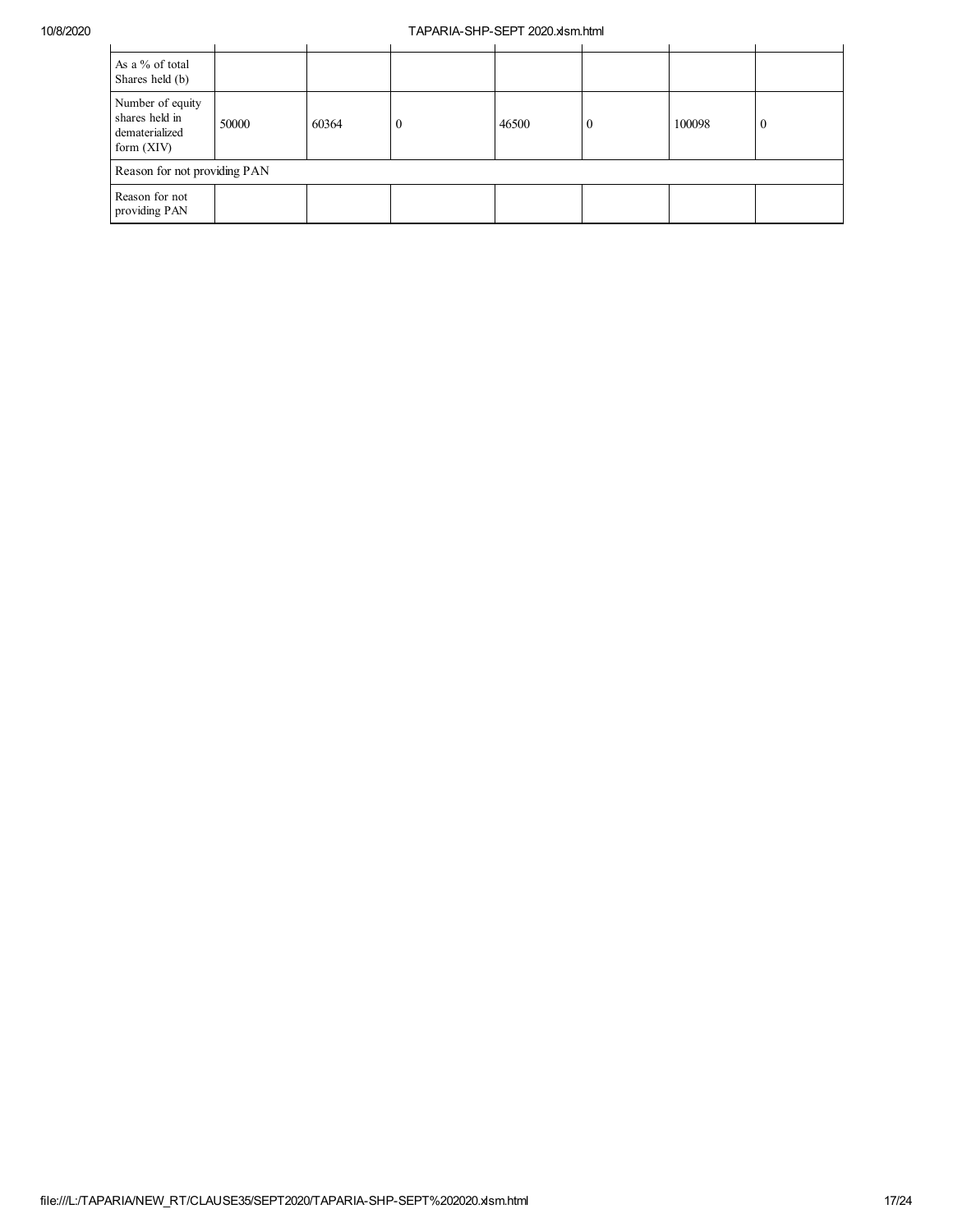|                                                                                                                                                                                         | Individuals - ii. Individual shareholders holding nominal share capital in excess of Rs. 2 lakhs. |
|-----------------------------------------------------------------------------------------------------------------------------------------------------------------------------------------|---------------------------------------------------------------------------------------------------|
| Searial No.                                                                                                                                                                             |                                                                                                   |
| Name of the<br>Shareholders (I)                                                                                                                                                         | Click here to go back                                                                             |
| PAN (II)                                                                                                                                                                                | Total                                                                                             |
| No. of fully paid<br>up equity shares<br>held (IV)                                                                                                                                      | 406152                                                                                            |
| No. Of Partly paid-<br>up equity shares<br>held (V)                                                                                                                                     |                                                                                                   |
| No. Of shares<br>underlying<br>Depository<br>Receipts (VI)                                                                                                                              |                                                                                                   |
| Total nos. shares<br>held $(VII) = (IV) +$<br>$(V)$ + $(VI)$                                                                                                                            | 406152                                                                                            |
| Shareholding as a<br>% of total no. of<br>shares (calculated<br>as per SCRR,<br>1957) (VIII) As a<br>% of $(A+B+C2)$                                                                    | 13.38                                                                                             |
|                                                                                                                                                                                         | Number of Voting Rights held in each class of securities (IX)                                     |
| Class eg: X                                                                                                                                                                             | 406152                                                                                            |
| Class eg:y                                                                                                                                                                              |                                                                                                   |
| Total                                                                                                                                                                                   | 406152                                                                                            |
| Total as a % of<br><b>Total Voting rights</b>                                                                                                                                           | 13.38                                                                                             |
| No. Of Shares<br>Underlying<br>Outstanding<br>convertible<br>securities $(X)$                                                                                                           |                                                                                                   |
| No. of Shares<br>Underlying<br>Outstanding<br>Warrants (Xi)                                                                                                                             |                                                                                                   |
| No. Of Shares<br>Underlying<br>Outstanding<br>convertible<br>securities and No.<br>Of Warrants (Xi)<br>(a)                                                                              |                                                                                                   |
| Shareholding, as a<br>% assuming full<br>conversion of<br>convertible<br>securities (as a<br>percentage of<br>diluted share<br>capital) $(XI)$ =<br>$(VII)+(X)$ As a %<br>of $(A+B+C2)$ | 13.38                                                                                             |
| Number of Locked in shares (XII)                                                                                                                                                        |                                                                                                   |
| No. $(a)$                                                                                                                                                                               |                                                                                                   |
| As a % of total<br>Shares held (b)                                                                                                                                                      |                                                                                                   |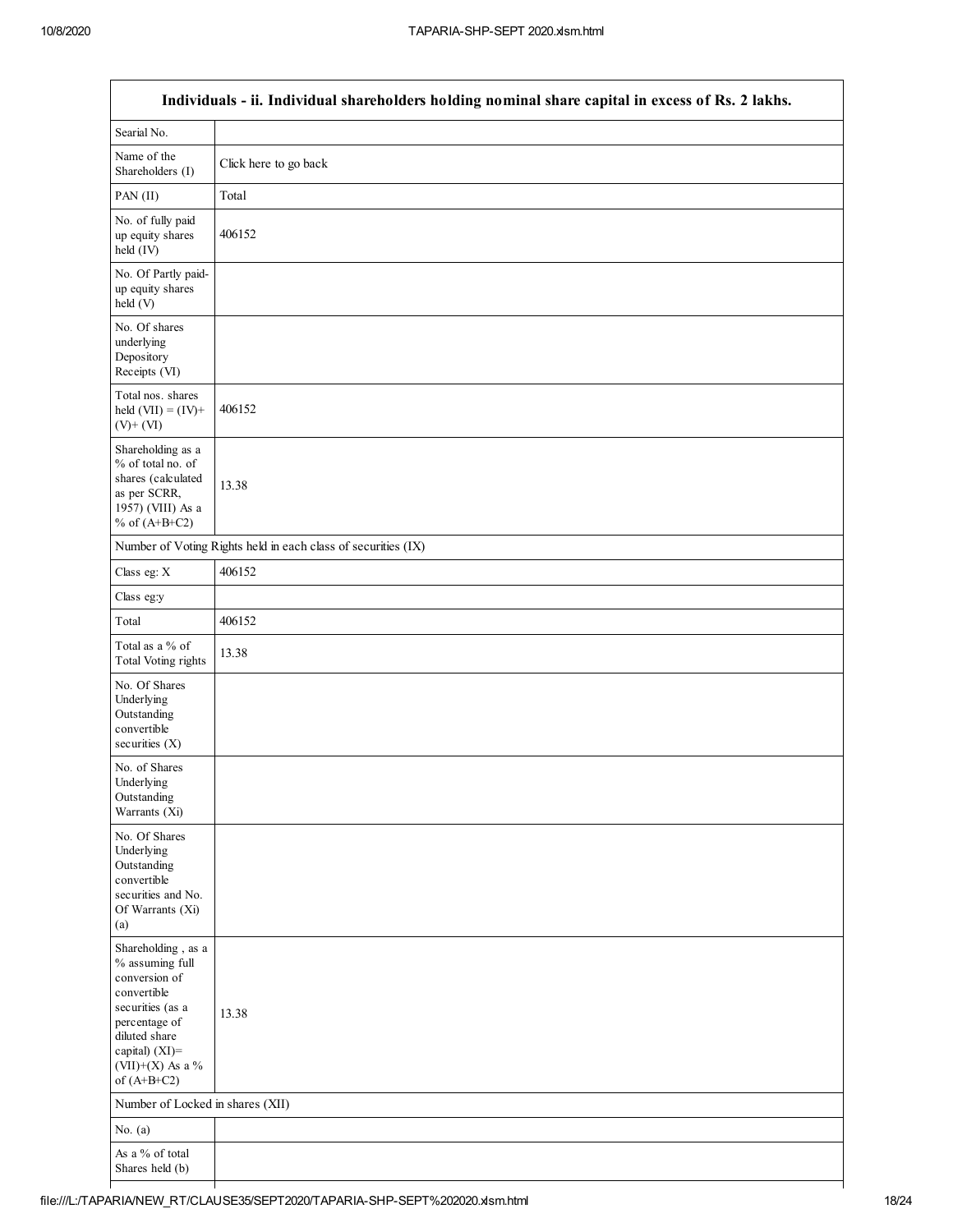| Number of equity<br>shares held in<br>dematerialized<br>form $(XIV)$ | 256962 |  |  |  |  |
|----------------------------------------------------------------------|--------|--|--|--|--|
| Reason for not providing PAN                                         |        |  |  |  |  |
| Reason for not<br>providing PAN                                      |        |  |  |  |  |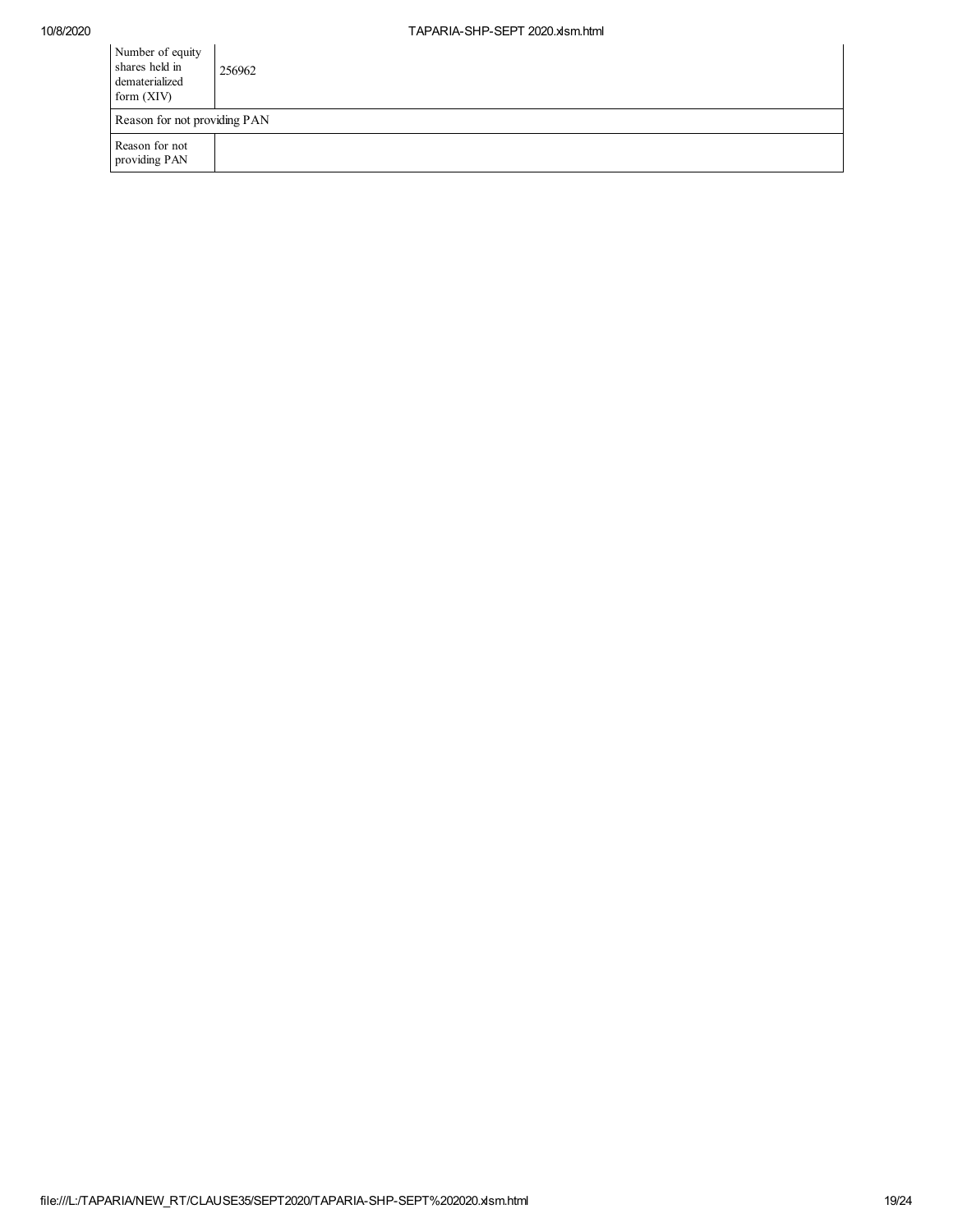| Any Other (specify)                                                                                                  |                     |               |                            |                                                        |                                                     |                              |                                        |
|----------------------------------------------------------------------------------------------------------------------|---------------------|---------------|----------------------------|--------------------------------------------------------|-----------------------------------------------------|------------------------------|----------------------------------------|
| Searial No.                                                                                                          | $\mathbf{1}$        | $\sqrt{2}$    | $\mathfrak{Z}$             | $\overline{4}$                                         | 5                                                   | 6                            | $\boldsymbol{7}$                       |
| Category                                                                                                             | Clearing<br>Members | <b>Trusts</b> | <b>Bodies</b><br>Corporate | <b>Bodies Corporate</b>                                | <b>Bodies Corporate</b>                             | Non-Resident<br>Indian (NRI) | Director or<br>Director's<br>Relatives |
| Category / More<br>than 1 percentage                                                                                 | Category            | Category      | Category                   | More than 1 percentage of<br>shareholding              | More than 1<br>percentage of<br>shareholding        | Category                     | Category                               |
| Name of the<br>Shareholders (I)                                                                                      |                     |               |                            | <b>SHREE</b><br>SATYANARAYAN<br><b>INVESTMENTS CO.</b> | <b>VEER</b><br><b>ENTERPRISES</b><br><b>LIMITED</b> |                              |                                        |
| PAN $(II)$                                                                                                           |                     |               |                            | AABCS4627H                                             | AAACV1980D                                          |                              |                                        |
| No. of the<br>Shareholders (I)                                                                                       | 1                   | $\mathbf{1}$  | 7                          | $\mathbf{1}$                                           | $\mathbf{1}$                                        | 3                            | $\mathbf{1}$                           |
| No. of fully paid<br>up equity shares<br>held (IV)                                                                   | 6                   | 20            | 351455                     | 46000                                                  | 274288                                              | 16684                        | 56526                                  |
| No. Of Partly paid-<br>up equity shares<br>held (V)                                                                  |                     |               |                            |                                                        |                                                     |                              |                                        |
| No. Of shares<br>underlying<br>Depository<br>Receipts (VI)                                                           |                     |               |                            |                                                        |                                                     |                              |                                        |
| Total nos. shares<br>held $(VII) = (IV) +$<br>$(V)$ + $(VI)$                                                         | 6                   | 20            | 351455                     | 46000                                                  | 274288                                              | 16684                        | 56526                                  |
| Shareholding as a<br>% of total no. of<br>shares (calculated<br>as per SCRR,<br>1957) (VIII) As a<br>% of $(A+B+C2)$ | $\overline{0}$      | $\mathbf{0}$  | 11.58                      | 1.52                                                   | 9.04                                                | 0.55                         | 1.86                                   |
| Number of Voting Rights held in each class of securities (IX)                                                        |                     |               |                            |                                                        |                                                     |                              |                                        |
| Class eg: X                                                                                                          | 6                   | 20            | 351455                     | 46000                                                  | 274288                                              | 16684                        | 56526                                  |
| Class eg:y                                                                                                           |                     |               |                            |                                                        |                                                     |                              |                                        |
| Total                                                                                                                | 6                   | 20            | 351455                     | 46000                                                  | 274288                                              | 16684                        | 56526                                  |
| Total as a % of<br>Total Voting rights                                                                               | $\overline{0}$      | $\mathbf{0}$  | 11.58                      | 1.52                                                   | 9.04                                                | 0.55                         | 1.86                                   |
| No. Of Shares<br>Underlying<br>Outstanding<br>convertible<br>securities (X)                                          |                     |               |                            |                                                        |                                                     |                              |                                        |
| No. of Shares<br>Underlying<br>Outstanding<br>Warrants (Xi)                                                          |                     |               |                            |                                                        |                                                     |                              |                                        |
| No. Of Shares<br>Underlying<br>Outstanding<br>convertible<br>securities and No.<br>Of Warrants (Xi)<br>(a)           |                     |               |                            |                                                        |                                                     |                              |                                        |
| Shareholding, as a<br>% assuming full<br>conversion of<br>convertible<br>securities (as a                            |                     |               |                            |                                                        |                                                     |                              |                                        |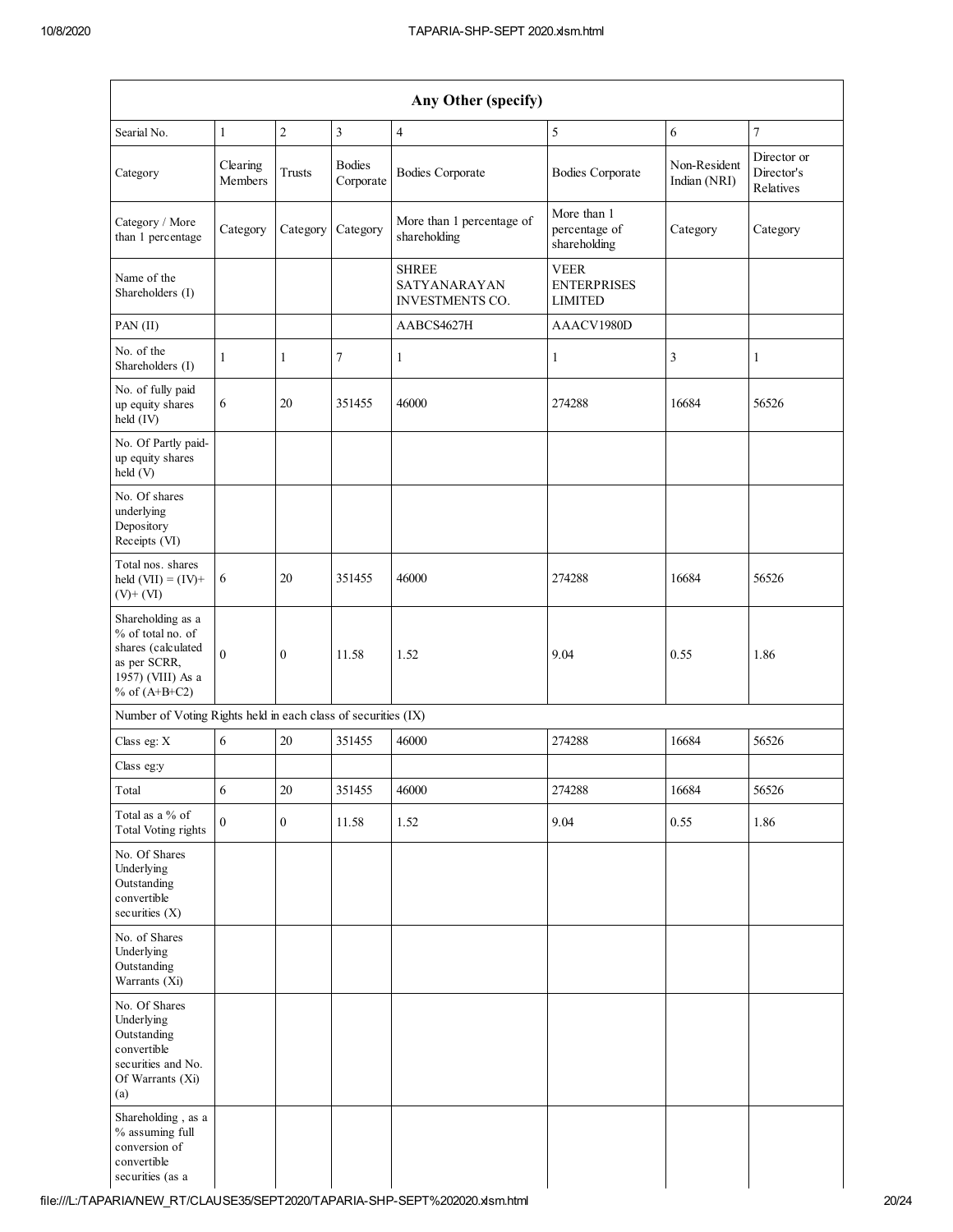| percentage of<br>diluted share<br>capital) $(XI)$ =<br>(VII)+(X) As a %<br>of $(A+B+C2)$ | $\mathbf{0}$                     | $\boldsymbol{0}$ | 11.58 | 1.52         | 9.04         | 0.55 | 1.86     |  |
|------------------------------------------------------------------------------------------|----------------------------------|------------------|-------|--------------|--------------|------|----------|--|
|                                                                                          | Number of Locked in shares (XII) |                  |       |              |              |      |          |  |
| No. $(a)$                                                                                |                                  |                  |       |              |              |      |          |  |
| As a % of total<br>Shares held (b)                                                       |                                  |                  |       |              |              |      |          |  |
| Number of equity<br>shares held in<br>dematerialized<br>form (XIV)                       | 6                                | $\mathbf{0}$     | 500   | $\mathbf{0}$ | $\mathbf{0}$ | 184  | $\bf{0}$ |  |
| Reason for not providing PAN                                                             |                                  |                  |       |              |              |      |          |  |
| Reason for not<br>providing PAN                                                          |                                  |                  |       |              |              |      |          |  |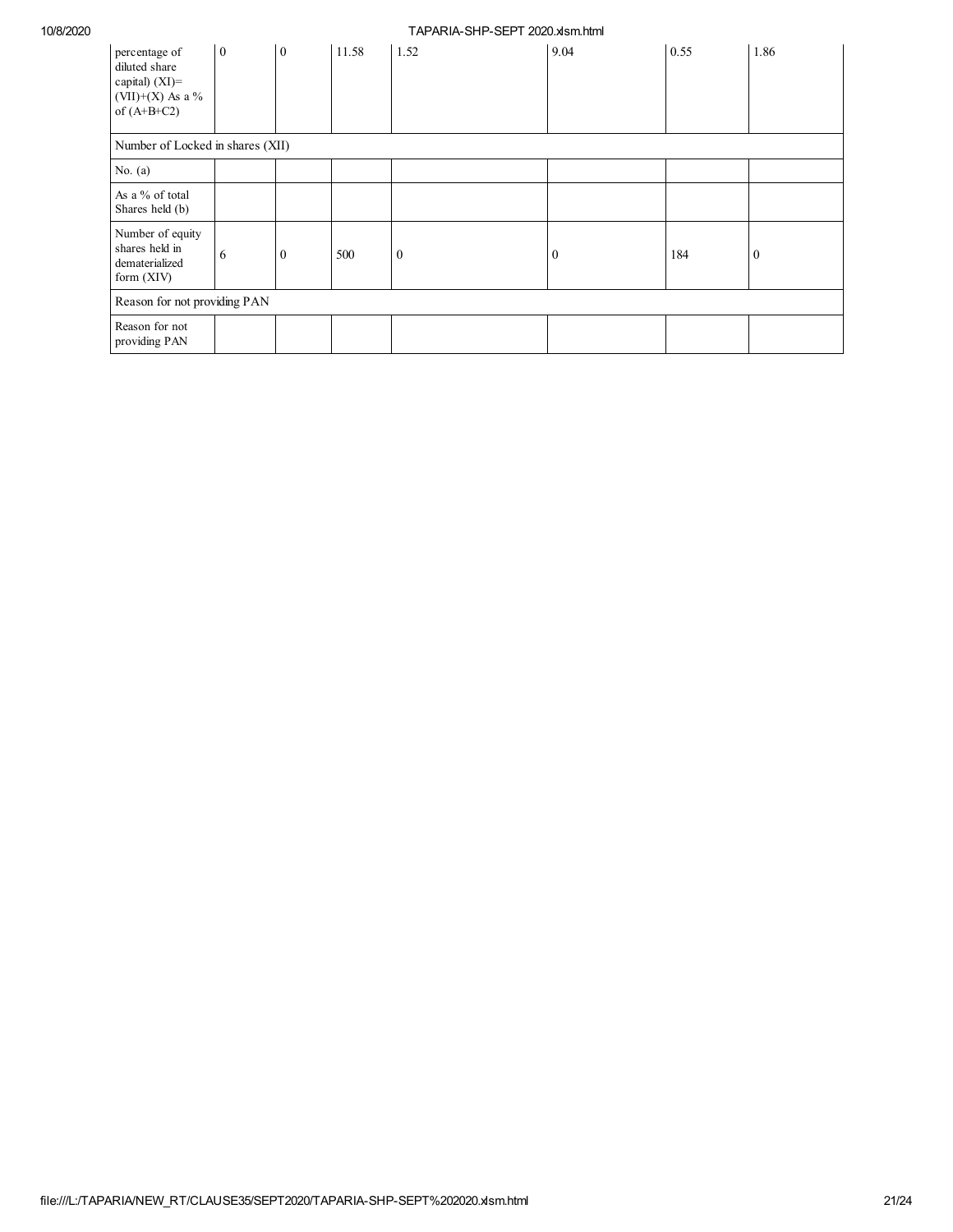| Any Other (specify)                                                                                                                                               |                                                               |                |                       |  |  |  |  |
|-------------------------------------------------------------------------------------------------------------------------------------------------------------------|---------------------------------------------------------------|----------------|-----------------------|--|--|--|--|
| Searial No.                                                                                                                                                       | $\,$ 8 $\,$                                                   | 9              |                       |  |  |  |  |
| Category                                                                                                                                                          | Director or Director's Relatives                              | <b>HUF</b>     |                       |  |  |  |  |
| Category / More<br>than 1 percentage                                                                                                                              | More than 1 percentage of shareholding                        | Category       |                       |  |  |  |  |
| Name of the<br>Shareholders (I)                                                                                                                                   | <b>VIRENDRAA BANGUR</b>                                       |                | Click here to go back |  |  |  |  |
| PAN(II)                                                                                                                                                           | AELPB5548M                                                    |                | Total                 |  |  |  |  |
| No. of the<br>Shareholders (I)                                                                                                                                    | $\mathbf{1}$                                                  | $\overline{c}$ | 15                    |  |  |  |  |
| No. of fully paid<br>up equity shares<br>held (IV)                                                                                                                | 56526                                                         | 212            | 424903                |  |  |  |  |
| No. Of Partly paid-<br>up equity shares<br>held(V)                                                                                                                |                                                               |                |                       |  |  |  |  |
| No. Of shares<br>underlying<br>Depository<br>Receipts (VI)                                                                                                        |                                                               |                |                       |  |  |  |  |
| Total nos. shares<br>held $(VII) = (IV) +$<br>$(V)$ + $(VI)$                                                                                                      | 56526                                                         | 212            | 424903                |  |  |  |  |
| Shareholding as a<br>% of total no. of<br>shares (calculated<br>as per SCRR,<br>1957) (VIII) As a<br>% of $(A+B+C2)$                                              | 1.86                                                          | 0.01           | 14                    |  |  |  |  |
|                                                                                                                                                                   | Number of Voting Rights held in each class of securities (IX) |                |                       |  |  |  |  |
| Class eg: X                                                                                                                                                       | 56526                                                         | 212            | 424903                |  |  |  |  |
| Class eg:y                                                                                                                                                        |                                                               |                |                       |  |  |  |  |
| Total                                                                                                                                                             | 56526                                                         | 212            | 424903                |  |  |  |  |
| Total as a % of<br><b>Total Voting rights</b>                                                                                                                     | 1.86                                                          | 0.01           | 14                    |  |  |  |  |
| No. Of Shares<br>Underlying<br>Outstanding<br>convertible<br>securities (X)                                                                                       |                                                               |                |                       |  |  |  |  |
| No. of Shares<br>Underlying<br>Outstanding<br>Warrants (Xi)                                                                                                       |                                                               |                |                       |  |  |  |  |
| No. Of Shares<br>Underlying<br>Outstanding<br>convertible<br>securities and No.<br>Of Warrants (Xi)<br>(a)                                                        |                                                               |                |                       |  |  |  |  |
| Shareholding, as a<br>% assuming full<br>conversion of<br>convertible<br>securities (as a<br>percentage of<br>diluted share<br>capital) (XI)=<br>(VII)+(X) As a % | 1.86                                                          | 0.01           | 14                    |  |  |  |  |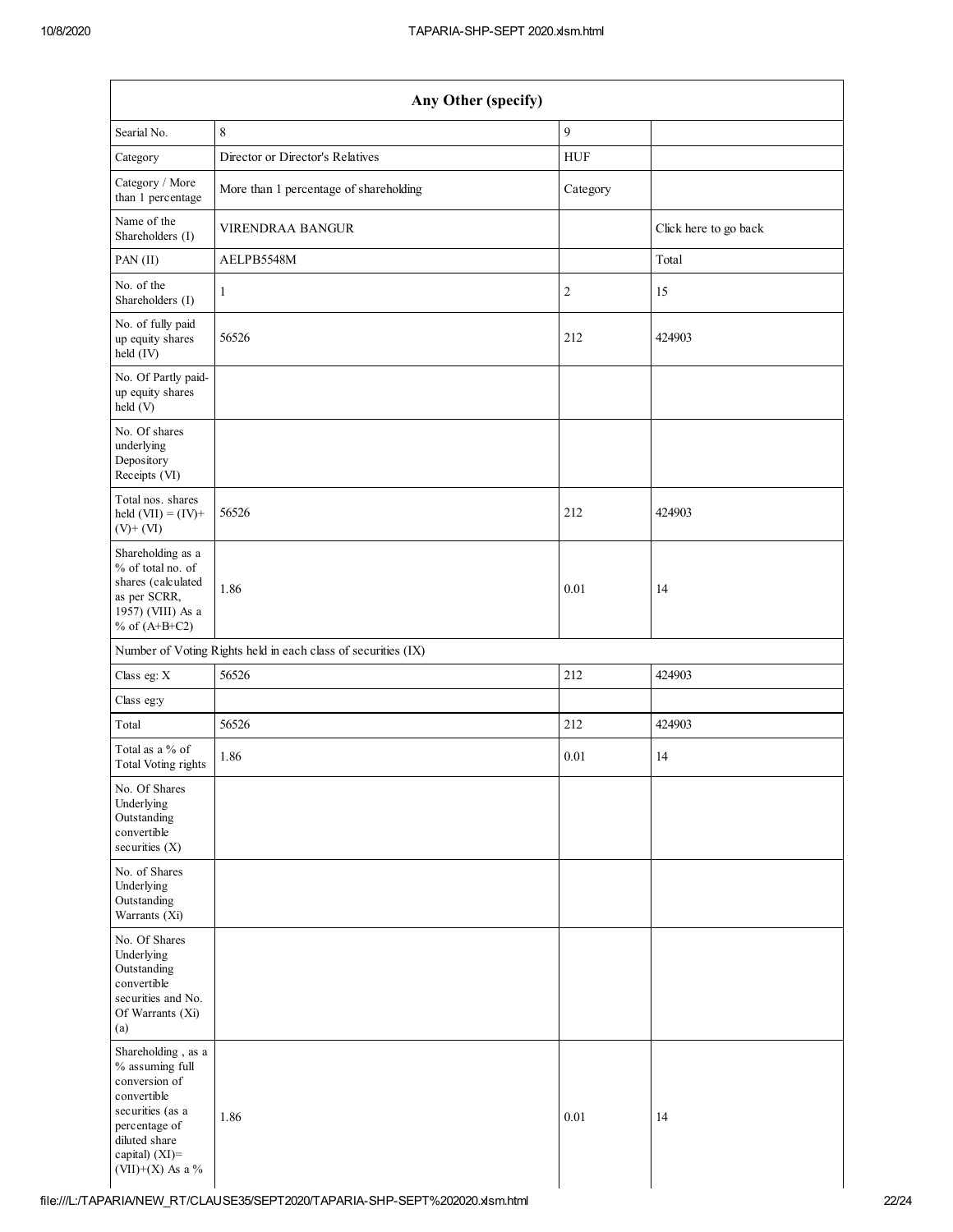| of $(A+B+C2)$                                                        |   |     |     |  |  |  |  |
|----------------------------------------------------------------------|---|-----|-----|--|--|--|--|
| Number of Locked in shares (XII)                                     |   |     |     |  |  |  |  |
| No. $(a)$                                                            |   |     |     |  |  |  |  |
| As a % of total<br>Shares held (b)                                   |   |     |     |  |  |  |  |
| Number of equity<br>shares held in<br>dematerialized<br>form $(XIV)$ | O | 212 | 902 |  |  |  |  |
| Reason for not providing PAN                                         |   |     |     |  |  |  |  |
| Reason for not<br>providing PAN                                      |   |     |     |  |  |  |  |